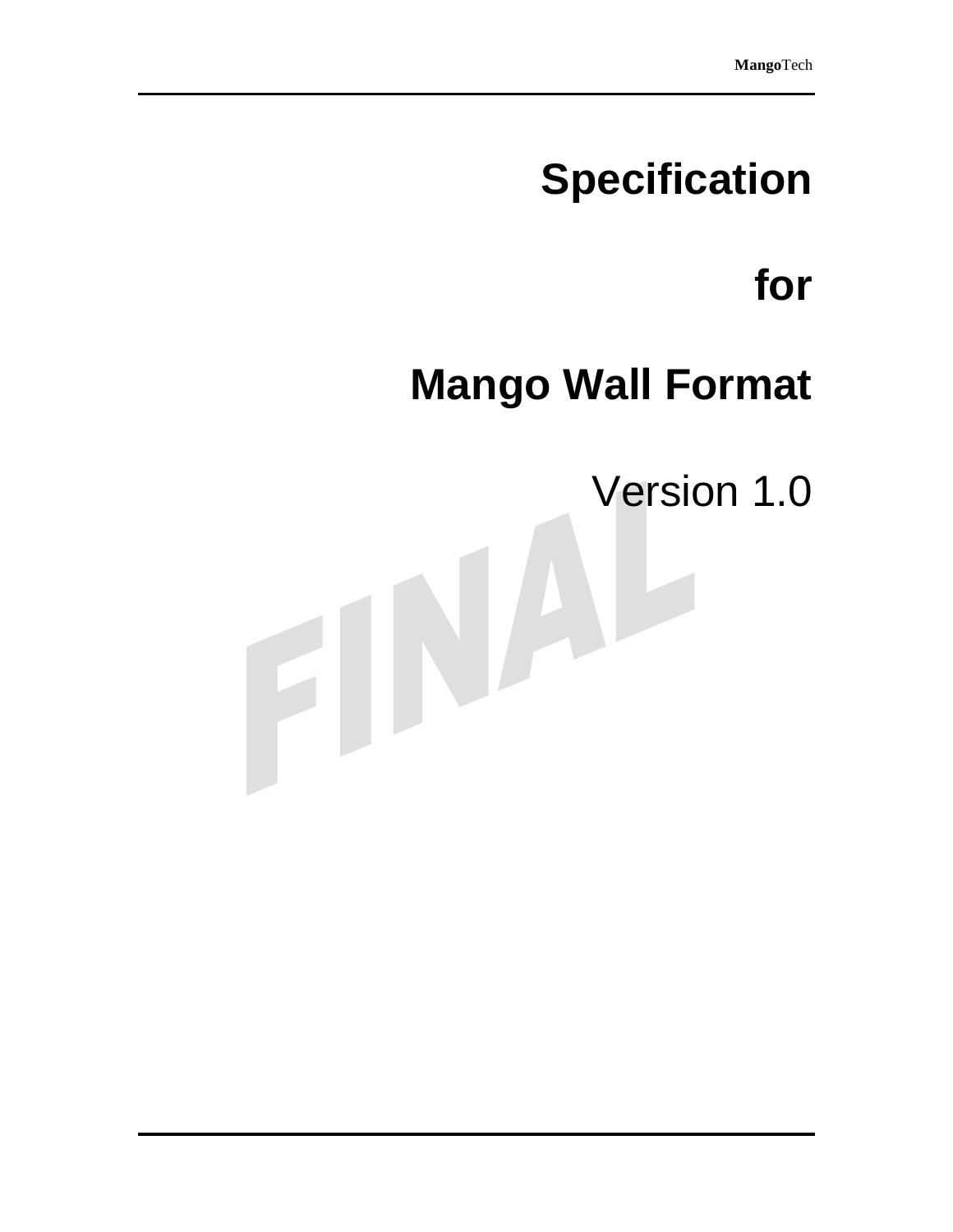## *Document History*

#### *Document Location / Name*

This document is stored and identified as:

\\serv\public\development\Specifications\Mango Wall Format\Specification for Mango Wall Format 1.0.doc

#### *Version Control*

The version of this document and hence the file format described shall only change when the record format is altered to accommodate additional features or capability.

| Revision | Date       | Author    | Comment                                      |
|----------|------------|-----------|----------------------------------------------|
|          |            | W. Porter | <b>Original Document</b>                     |
| 1.0      | 29/10/2004 | R. Cuno   | <b>General Revision</b>                      |
|          | 18/11/2004 | R. Cuno   | Added some notes to Appendix B               |
|          |            |           | regarding miters.                            |
|          | 19/11/2004 | R. Cuno   | Fixed examples to match specification        |
|          |            |           | table for Member Definition                  |
|          | 03/12/2004 | R. Cuno   | Added replication of MEM record to           |
|          |            |           | describe rear face of timber for angled      |
|          |            |           | walls. This alteration will not affect the   |
|          |            |           | ability to read current writings of the      |
|          |            |           | format.                                      |
|          | 28/11/2006 | R. Cuno   | Remove additional corner definition to       |
|          |            |           | limit description of members to four         |
|          |            |           | coordinate points defined in clockwise       |
|          |            |           | order beginning at the bottom left corner.   |
|          |            |           |                                              |
|          |            |           | Only use this file format to describe walls. |
|          | 19/7/2007  | W.Porter  | Added various edits to simplify the file     |
|          |            |           | generation. These are based on issues        |
|          |            |           | discovered during the Canadian               |
|          |            |           | implementation                               |
|          | 12/02/2008 | R. Cuno   | Clarified use of member types and roles.     |
|          |            |           | Describe the use of MemberRoles.ini for      |
|          |            |           | software independent role look-up.           |

#### *Acceptance and Release*

This document is accepted and released by completion of the details below.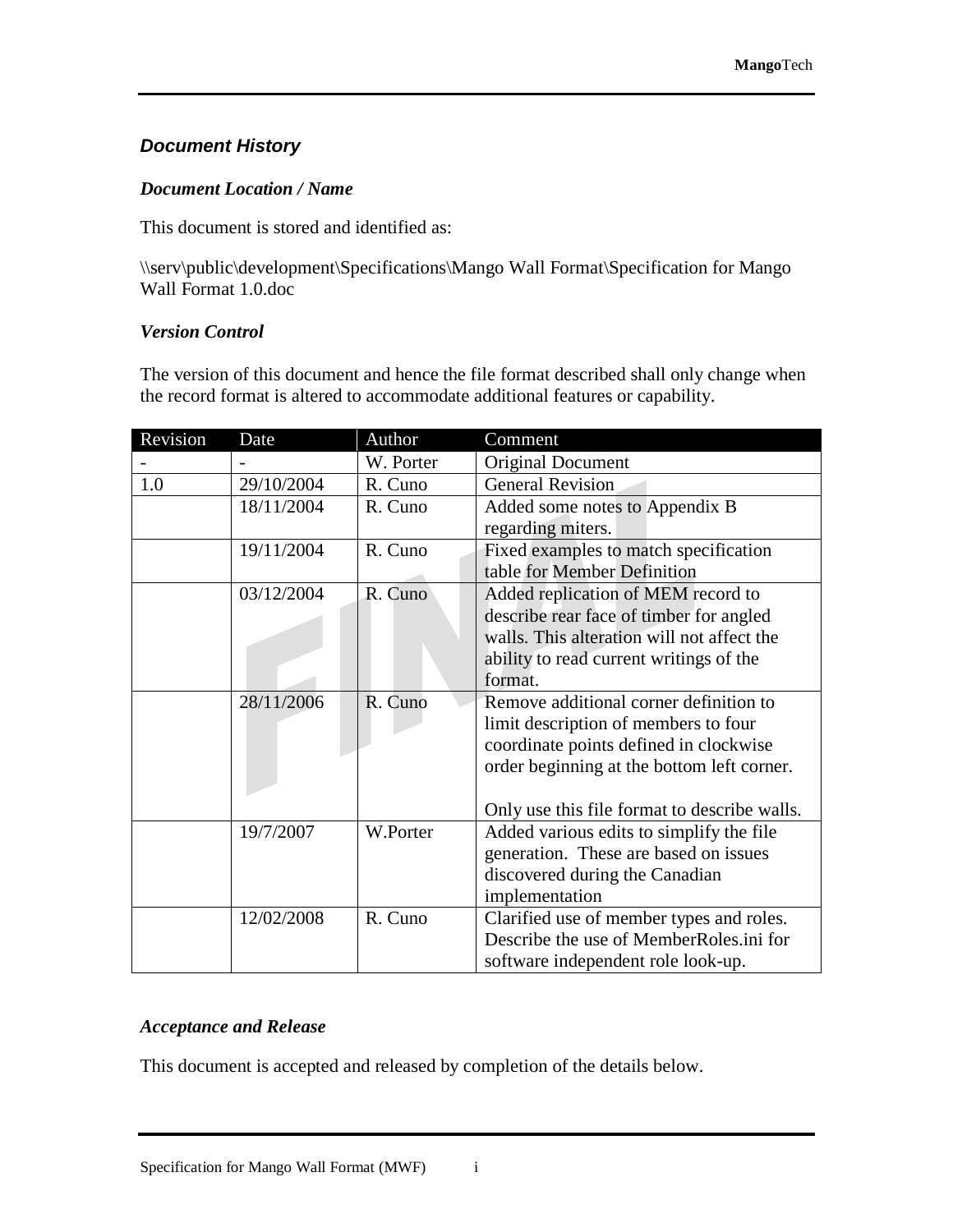| Accepted by | Date       | Comment                                         |
|-------------|------------|-------------------------------------------------|
| W. Porter   | 18/11/2004 | Content and constraints/limitations accepted as |
|             |            | sufficient for most use cases.                  |
| W. Porter   | 03/11/2004 | Content and constraints/limitations accepted as |
|             |            | sufficient for most use cases.                  |

#### *Application*

This document applies to the development of the listed software and versions.

| Major | Minor | Revision | Software     |
|-------|-------|----------|--------------|
|       |       | 0.1494   | MTAutomation |
|       |       |          |              |
|       |       |          |              |
|       |       |          |              |
|       |       |          |              |
|       |       |          |              |

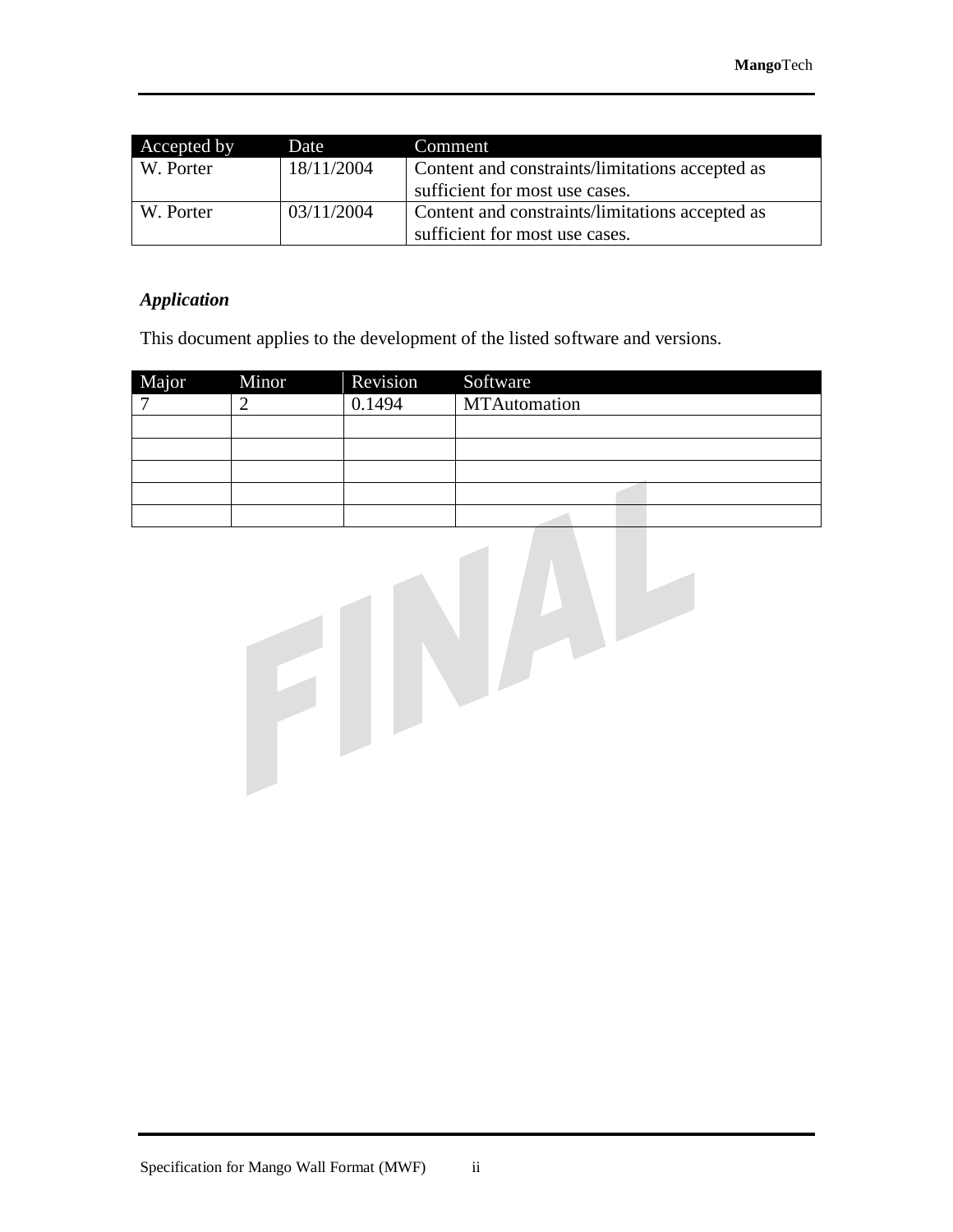## **Table of Contents**

| 1              |  |
|----------------|--|
| 1.1            |  |
| 1.2            |  |
| 1.3            |  |
| 1.4            |  |
|                |  |
| 1.5            |  |
| 1.6            |  |
| 1.7            |  |
| 1.8            |  |
| 1.9            |  |
| 1.10           |  |
| $\overline{2}$ |  |
| 2.1            |  |
| 2.2            |  |
| 2.3            |  |
| 2.4            |  |
| 2.4.1          |  |
| 2.4.2          |  |
| 2.4.3          |  |
| 2.4.4          |  |
| 2.4.5          |  |
| 2.4.6          |  |
| 2.4.7          |  |
| $\mathbf{3}$   |  |
| 3.1            |  |
| 3.1.1          |  |
| 3.1.2          |  |
| 3.1.3          |  |
| 3.1.4          |  |
| 3.1.5          |  |
| 3.1.6          |  |
| 3.2            |  |
| 3.3            |  |
| 3.4            |  |
|                |  |
| 4              |  |
| 5              |  |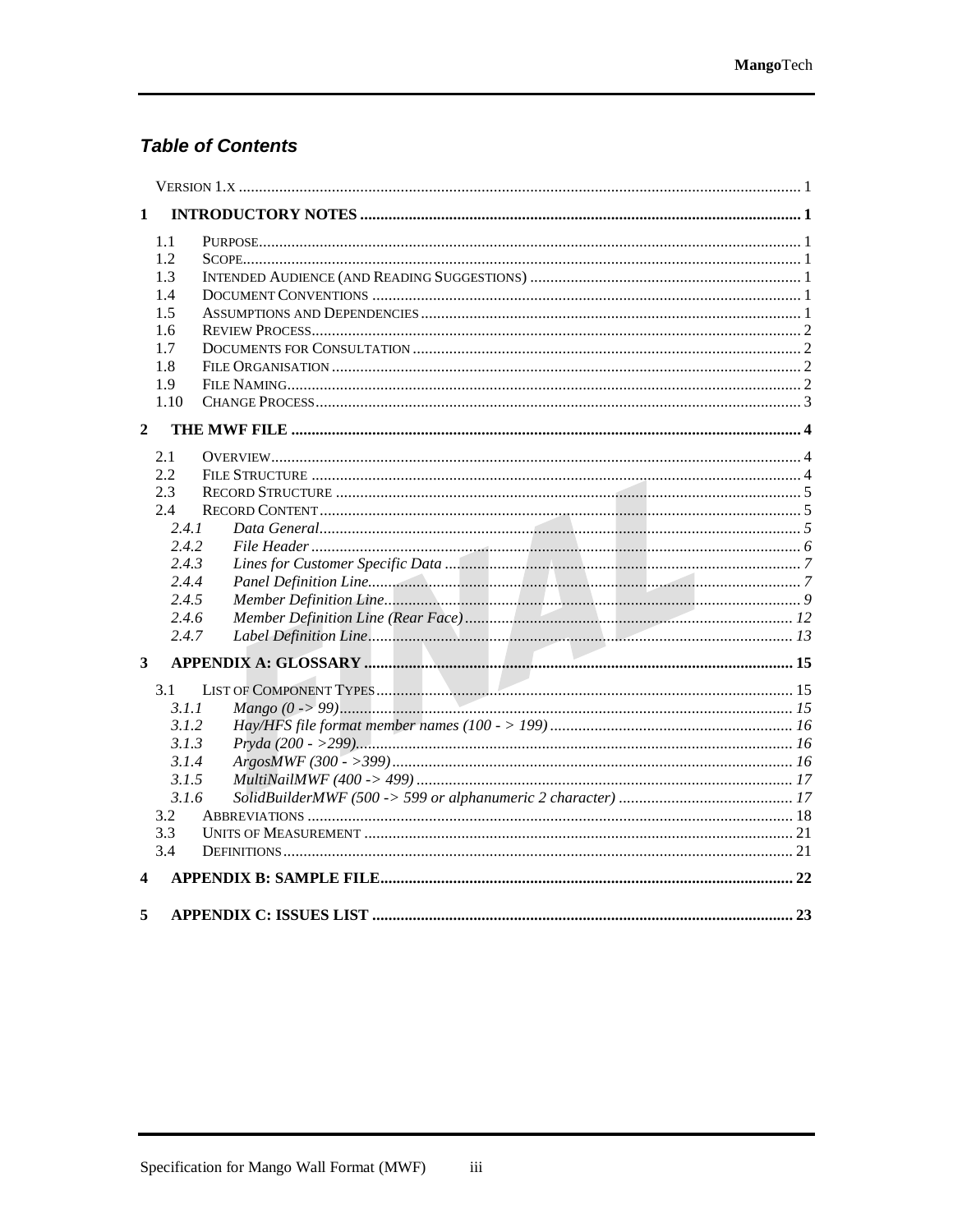# **1 Introductory Notes**

## *1.1 Purpose*

The document is designed to capture the requirements for the generation of wall framing data files of the type Mango Wall Format (MWF). The data written to the MWF file shall be sufficient and complete enough to make those files useful for all timber processing required to build wall frames and their components.

## *1.2 Scope*

This document is defined for use by any manufacturer of software that is capable of designing and outputting data for wall framing.

The key objective is to provide a file format that can be used by automation systems used in the timber and building industries. In particular the file format shall satisfy the needs of MangoTech Automation Systems.

## *1.3 Intended Audience (and Reading Suggestions)*

This document is directed at the designers of software for the timber and building industries and those who develop software solutions for automation system used in those industries.

## *1.4 Document Conventions*

The following may be required to interpret this document.

- The symbol  $\sim$  (tilde) shall be used to mean 'approximately'.
- Single quotes shall be used to denote a literal string. Hence '123456' is a sequence of numbers and not the number value of 123456.
- All numbers are written without separation of thousands and the decimal point for fractions if required. Hence 1600.5 is one thousand six hundred and a half.
- Units of measurement are included for all numbers where required. If a unit of measurement is not provided the number is purely a counter value.

## *1.5 Assumptions and Dependencies*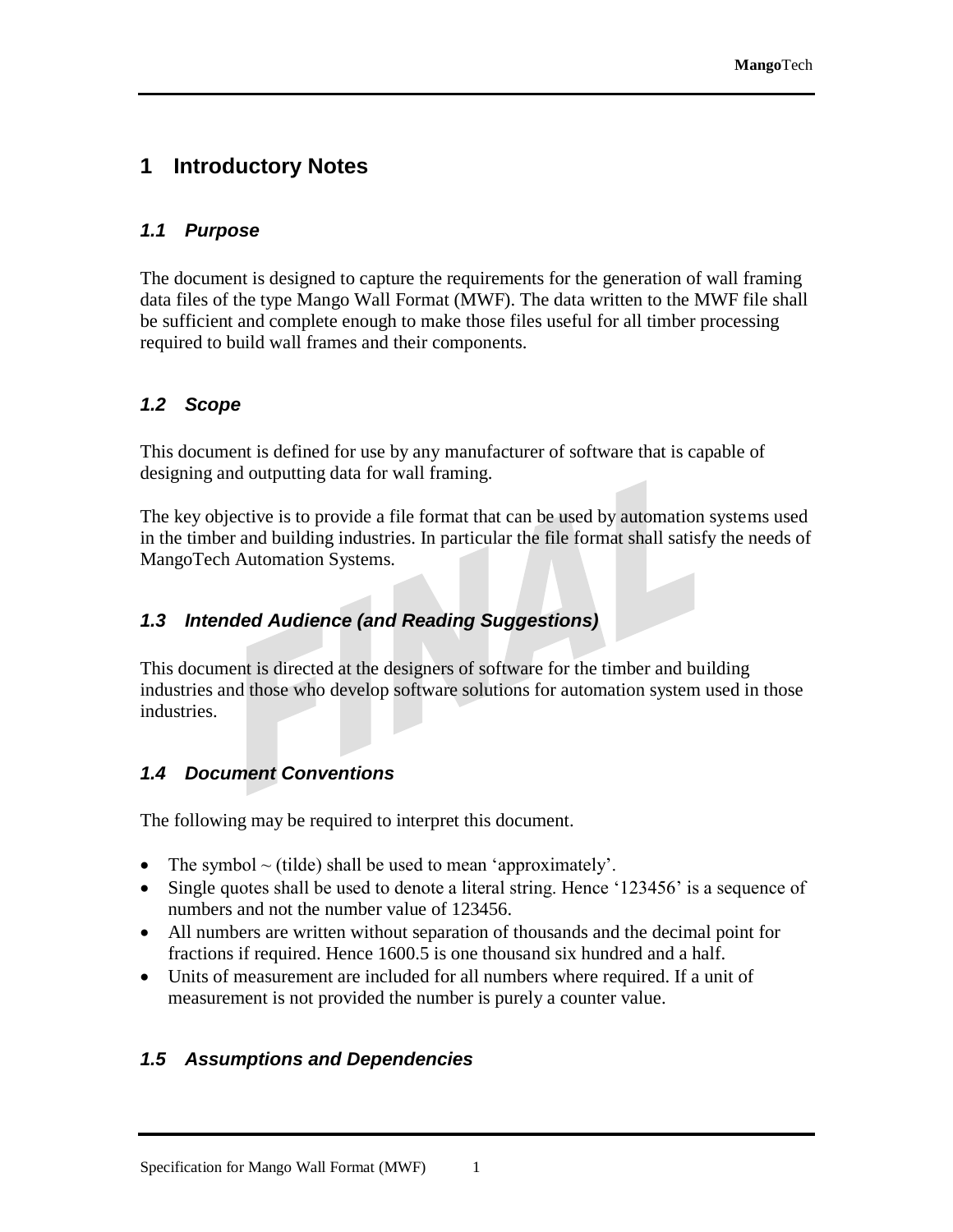The successful support for the MWF file and deployment of data files shall depend upon the ability of wall design software that is used to provide the required data. The successful use of the MWF format shall depend upon the ability of automation software to adequately process and filter the content of the data file. Limitations include:

- All members defined in a wall file shall have a single cut at each end.
- Each cut may be a single or double mitered (derived).
- Member data will describe the whole member face that is seen when looking at the panel.
- The hidden parts of a member shall not be truncated or left to assumption.
- The walls written to the MWF file are designed according to ...

The data file content defined by this document is considered sufficient and complete enough for Mango Tech to process and utilise.

## *1.6 Review Process*

TBD - Require a standard for the review of the specification, relevant documentation etc to pin-point the differences, inadequacies, missing features, inadequate implementation, unsuitable implementation, lack of extensibility etc ...

In the absence of a defined review process the owner and sponsor of this specification shall take sole responsibility for assessing its suitability and completeness for use. The sponsor shall also be responsible for dictating changes and accepting the consequences thereof.

## *1.7 Documents for Consultation*

For the purpose of eliciting potential usage of wall file data outside the perceived scope of Mango Tech, external wall definition specifications should be consulted.

## *1.8 File Organisation*

The data written to a MWF file shall conform to this specification in terms of the record structure, order of records and the data content of all records written. A failure to provide data in the specified order and completely will render the data useless.

## *1.9 File Naming*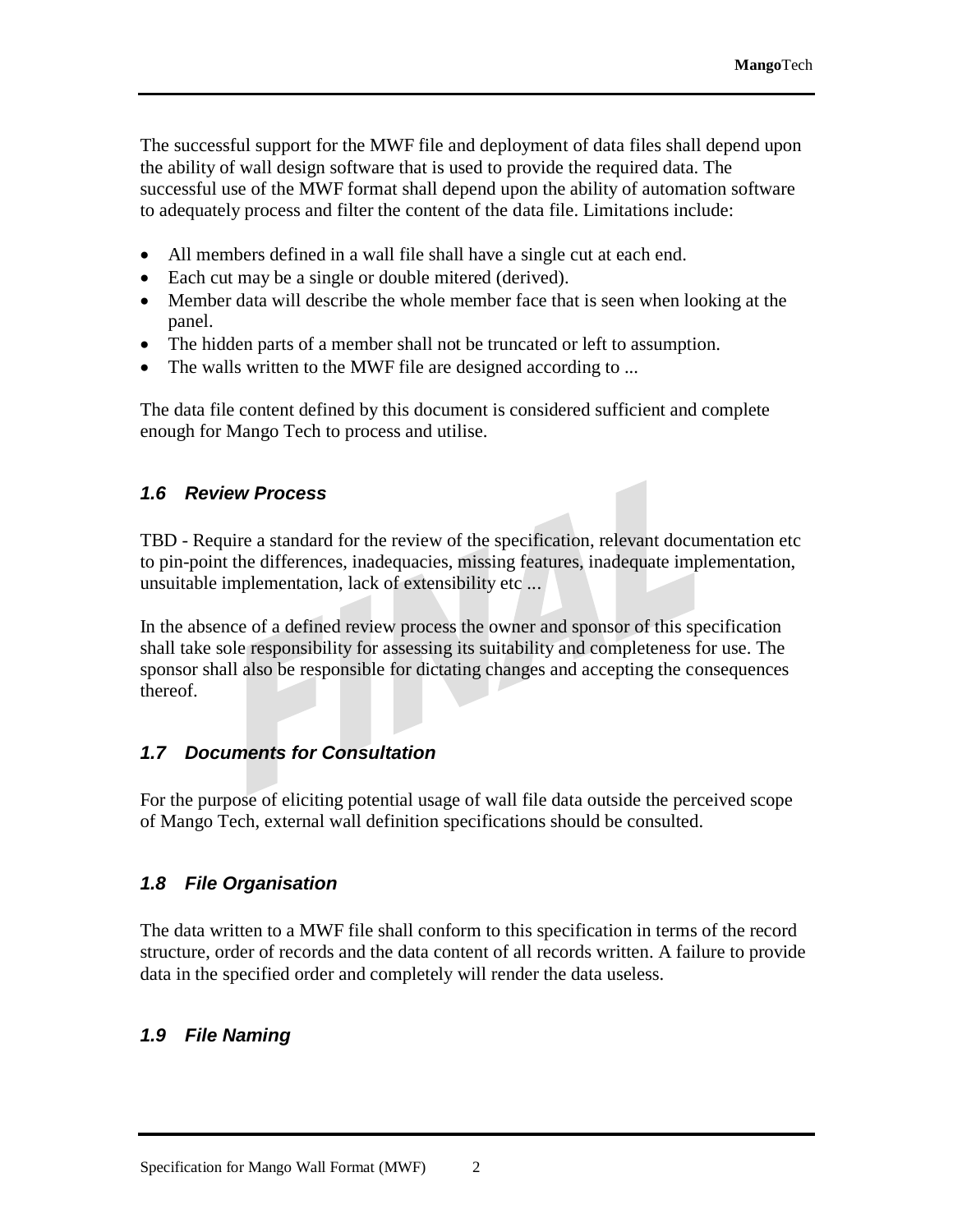The naming of data files is open. The only constraint is that each file is named with the file extension '.MWF'.

#### *1.10 Change Process*

TBD - Require a change methodology, process, reason, requested by, impact upon other systems, requirements to implement change (documentation), time frame, decision to go ahead or reject change (cost, time, scope, relevance, business impact), by whom, versions, rebuilds of other systems, compatibility issues, new components, deployment issues, approvals.

In the absence of any defined change process any alteration to this specification once accepted and released shall cause a version change. The new version of this specification and hence MWF shall be documented in a copy of this document leaving the details of the current version valid and intact.

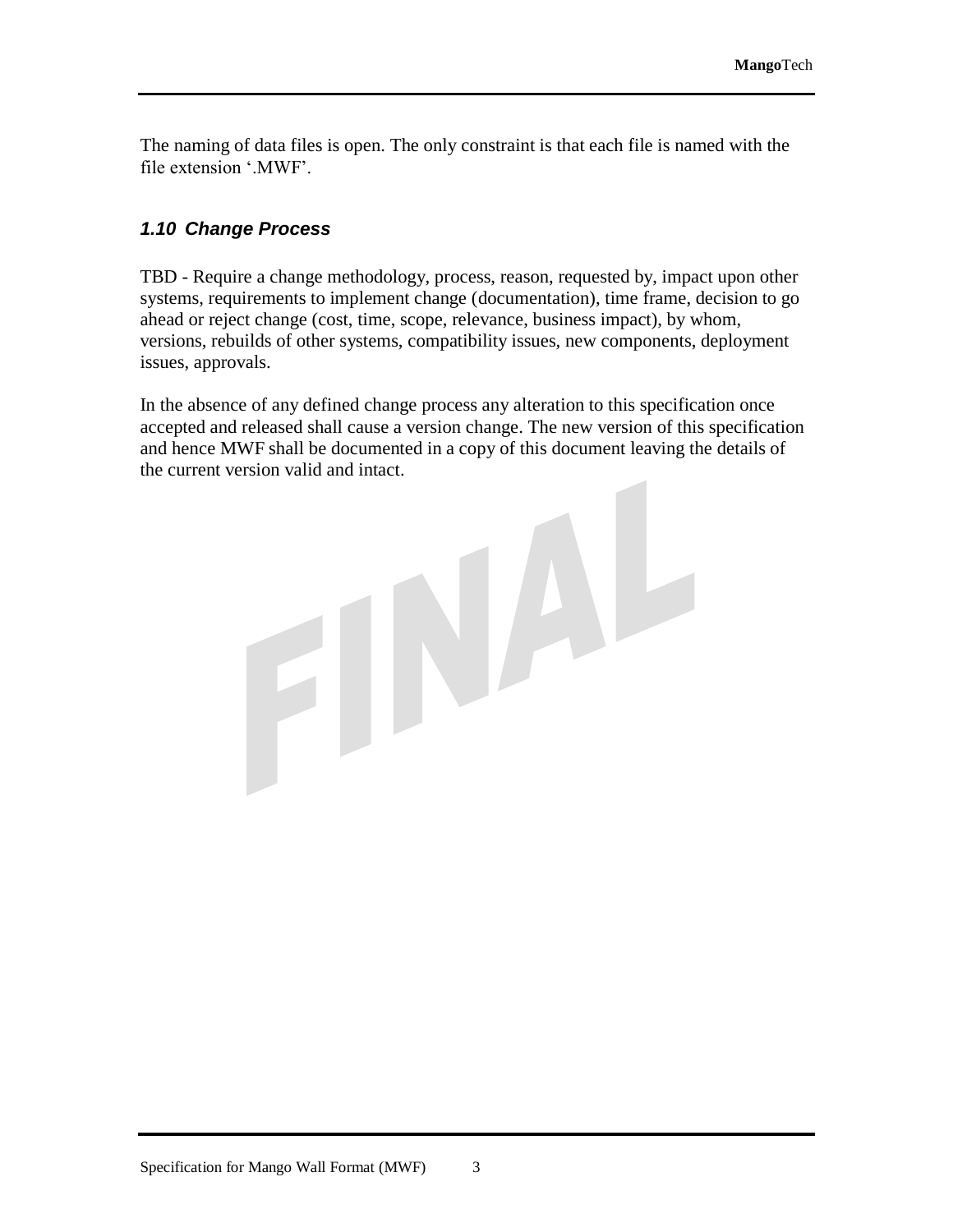# **2 The MWF File**

This section of the document details the MWF file and outlines the overall file structure along with the record structures.

## *2.1 Overview*

The file format shall contain all of the information required to cut and manufacture wall frames in a factory. The file shall contain sufficient data to allow

- A picture of a contained wall to be displayed on a screen.
- Data separation by type to process subsets or components of walls.
- Automation software to derive information for window and door openings.
- Automation software to determine wall lengths, wall heights, nailing positions, miters, trenching requirements etc.
- A variety of machines to be driven with the one data file.

The file is to be a coordinate file of the wall with every member in the wall described by at least four extreme points that are seen when viewing the side elevation of the wall.

Every component in the wall shall be assigned a type identifier to aid decisions relating to the handling of the component.

A suggested list of numbers to identify members is attached to this document in Appendix A – List of Component Types, however, any numbering system will be acceptable as long as it remains consistent by the data file generation software and is document for general use.

# *2.2 File Structure*

The MWF file shall include a header line followed by a variable number of customer specific data lines followed by blocks of panel, member and optional member label definitions. The related and grouped panel-member-label definitions shall be separated from each other by the insertion of a blank line.

The customer specific data lines shall be ignored in general and are free to be used as required by the producers and readers of the MWF file data.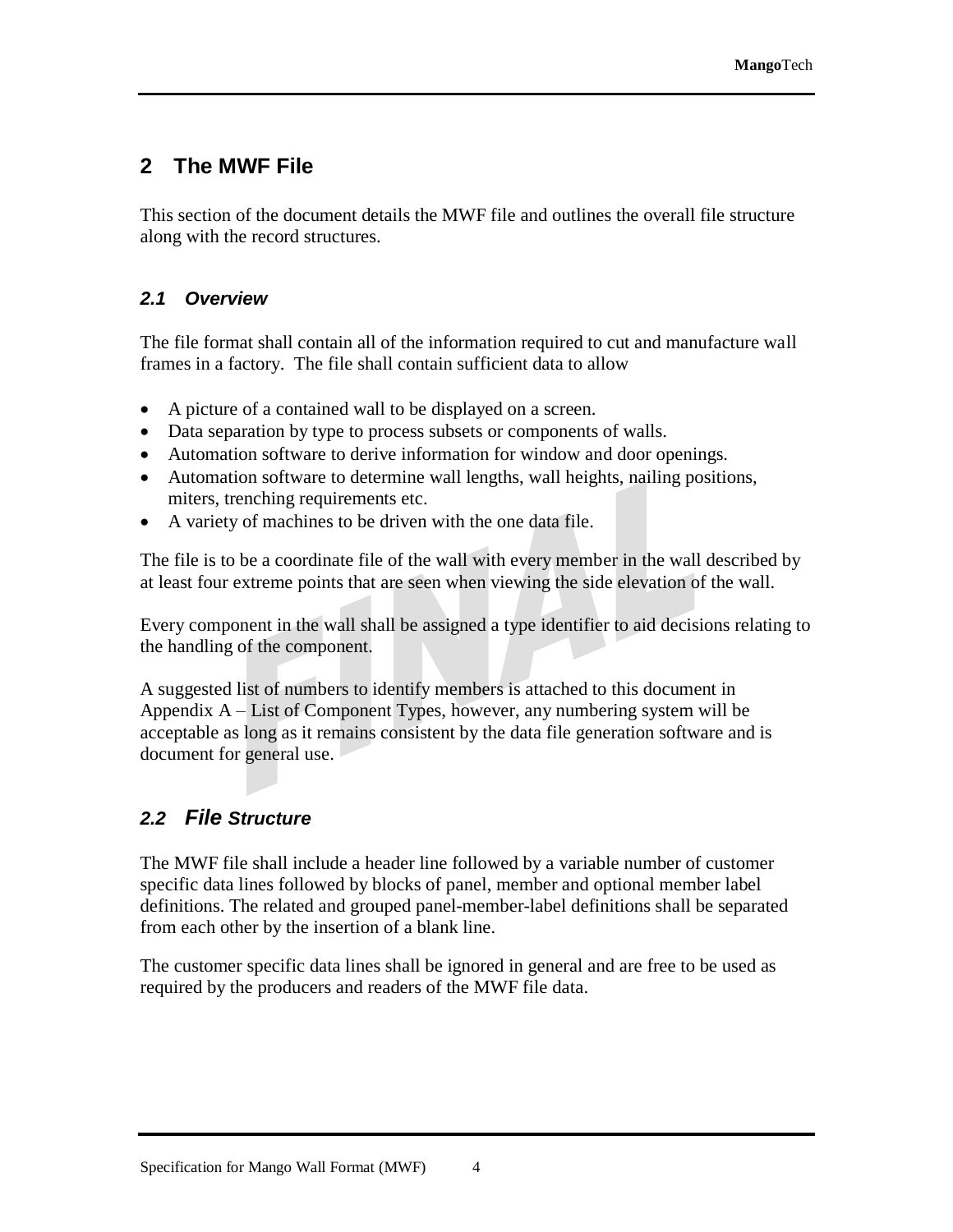A MWF file shall have the following general appearance:

File Header Line (CRLF) Customer Data Line 1 (CRLF) Customer Data Line 2 (CRLF) ... (CRLF) PNL, ... Panel Definition 1 (CRLF) MEM, ... Member Definition 1 (CRLF) MER, … Member Definition 1 (Rear Face Delta) (CRLF) LBL, ... Label Definition 1 (Optional) (CRLF) MEM, ... Member Definition 2 (CRLF) LBL, ... Label Definition 2 (Optional) (CRLF) ... (CRLF) PNL, ... Panel Definition 2 (CRLF) MEM, ... Member Definition 13 (CRLF) LBL, ...Label Definition 13 (optional) (CRLF) ... (CRLF) PNL, ... Panel Definition 20 (CRLF) MEM, ... Member Definition 104 (CRLF) LBL, ... Label Definition 104 (optional) (CRLF) ... MEM, ... Last Member Definition 110 (CRLF)

LBL, ... Last Label Definition 110 (optional) (CRLF)

## *2.3 Record Structure*

Each line of process data written to an MWF file shall be a comma-separated list of items in human-readable form terminated with a carriage-return and line-feed sequence (CRLF).

Blank lines terminated with the CRLF sequence shall be provided to separate data blocks.

## *2.4 Record Content*

This section describes the content and purpose of each record in the MWF file.

## *2.4.1 Data General*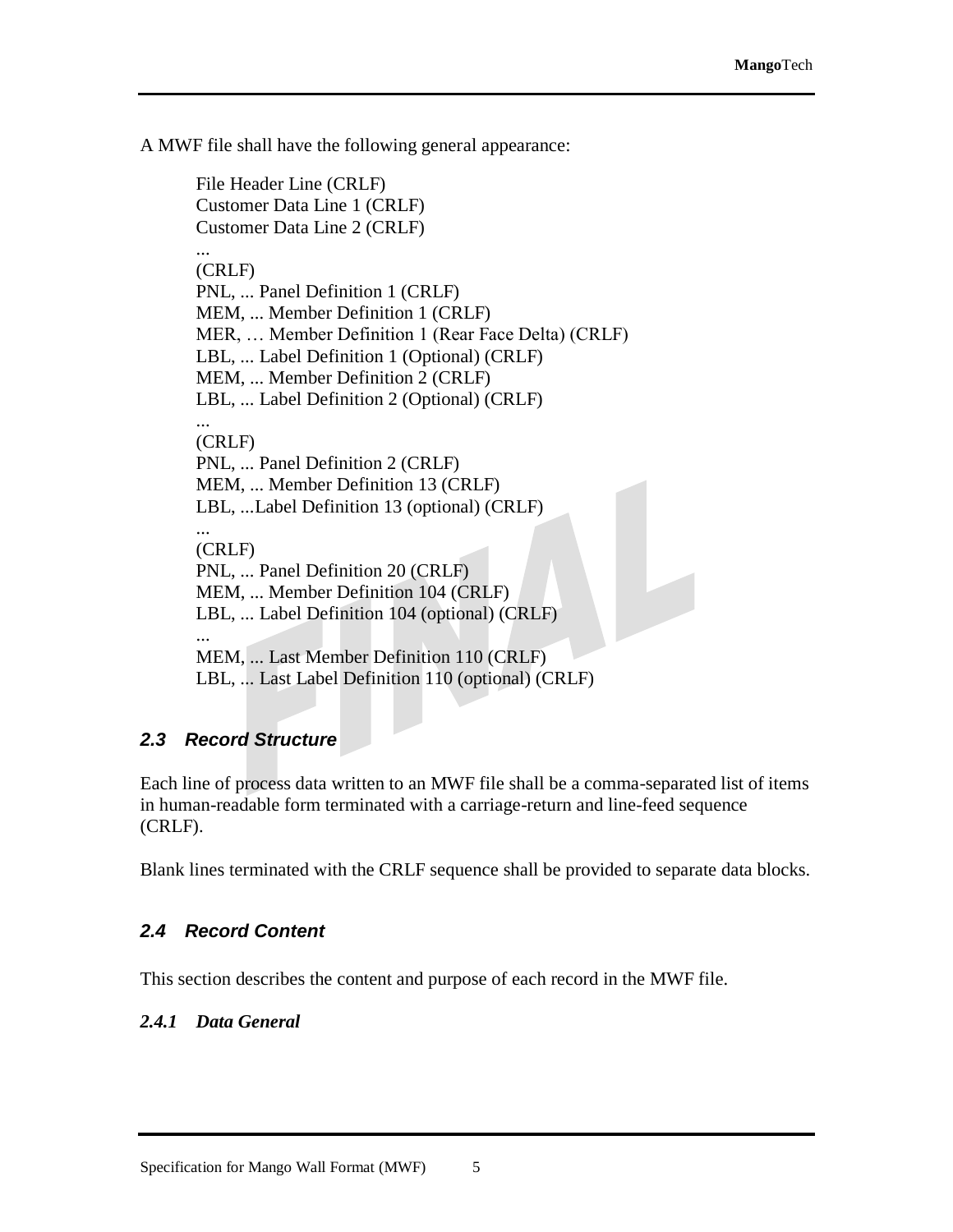Any data item written by the generation software shall not include any comma of its own. The insertion of commas into data items will break the record's place-holding structure and hence the interpretation of the data.

Data items defined as mandatory shall be meaningful strings and not have zero length. Where a data item is not mandatory and data is not available for population a zero-length string must be written for place-holding purposes.

Numeric data values can be whole numbers or decimal numbers. The number of decimal places is open to the writer, however, a reasonable maximum of four (4) shall be expected.

Each data item shall be delimited from the next by a single comma. The comma shall be omitted before the CRLF terminating sequence is written at the end of the data record.

#### *2.4.2 File Header*

The file header shall be a comma-separated list of data items (strings) written once as the first line of the file. The file header is used to identify the version and to apply any version specific processing requirements.

The file header shall be a comma-separated list of data items (strings) that includes the following in the given order.

| <b>FIELD NAME</b>                            | REQUIREMENT COMMENT |                                                                                                                                         |
|----------------------------------------------|---------------------|-----------------------------------------------------------------------------------------------------------------------------------------|
| Version                                      | Mandatory           | Revision of this document as defined<br>in the Document History = $1.0$                                                                 |
| Customer Job                                 | Mandatory           | Job name or identification assigned by<br>the customer                                                                                  |
| <b>Customer Business Name</b>                | Mandatory           | Customer's business Name                                                                                                                |
| <b>Generation Software</b>                   | Mandatory           | Name of the software used to write the<br>file. Used by MemberRoles.ini to pull<br>member types (roles) when not defined<br>internally. |
| <b>Generation Software Version Mandatory</b> |                     | Version of the software used to write<br>the file                                                                                       |
| <b>Units of Measure</b>                      | Mandatory           | The unit of measure for each length, $X$ ,                                                                                              |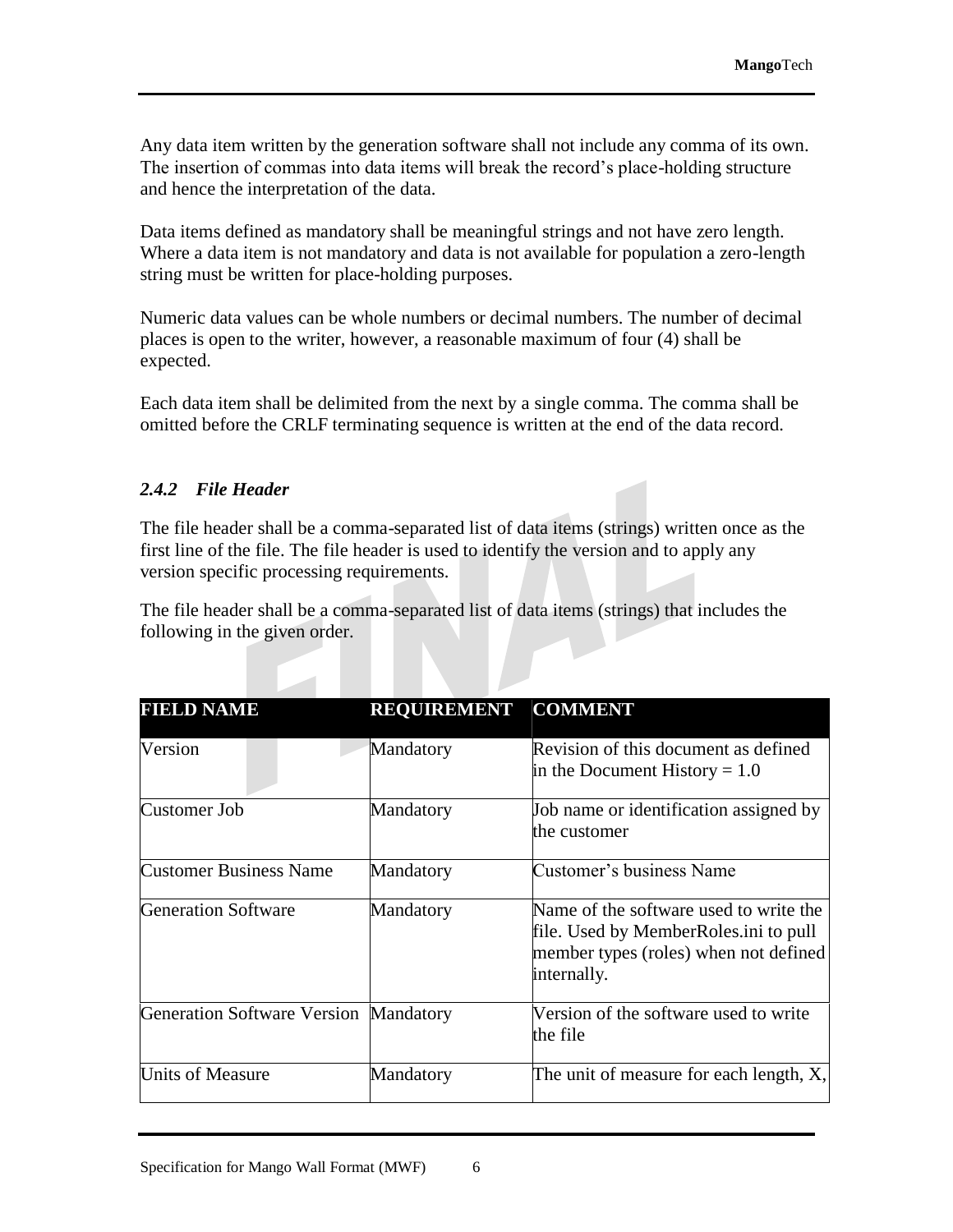|        |           | Y etc in the file. Must be one of: |
|--------|-----------|------------------------------------|
|        |           | $MM = Millimeters$                 |
|        |           | $DF = Decimal feet$                |
|        |           | $DI = Decimal$ Inches              |
| (CRLF) | Mandatory | Terminates the line of data        |

Example file header lines:

- 1.0, Job12345, WallMaker Int, WallBuilder, 3.2, MM (CRLF) ... all member coordinates and lengths to follow are in millimeters.
- 1.0, Job12346, WallMaker Int, WallBuilder, 3.2, DF (CRLF) ... all member coordinates and lengths to follow are in decimal feet.
- 1.0, Job12346, WallMaker Int, WallBuilder, 3.2, DI (CRLF) ... all member coordinates and lengths to follow are in decimal inches.

## *2.4.3 Lines for Customer Specific Data*

The writer of the MWF file shall be able to freely insert a number of lines of data for their own specific use immediately after the file header line. The file readers created to load the MWF file will be expected to ignore these lines of data and continue to read until the end of file or a panel definition is encountered (PNL). Each customer specific line can be free-format text and shall be terminated with CRLF.

## *2.4.4 Panel Definition Line*

A panel definition line shall occur once for each panel posted to a file. Each panel definition shall mark the beginning of a set of member definition lines and optional label definition lines that are required to make up that panel.

A panel definition shall only be included if there are member definitions to complement it. It shall remain the responsibility of the software used to generate the panel data to ensure that member-less panels are not included.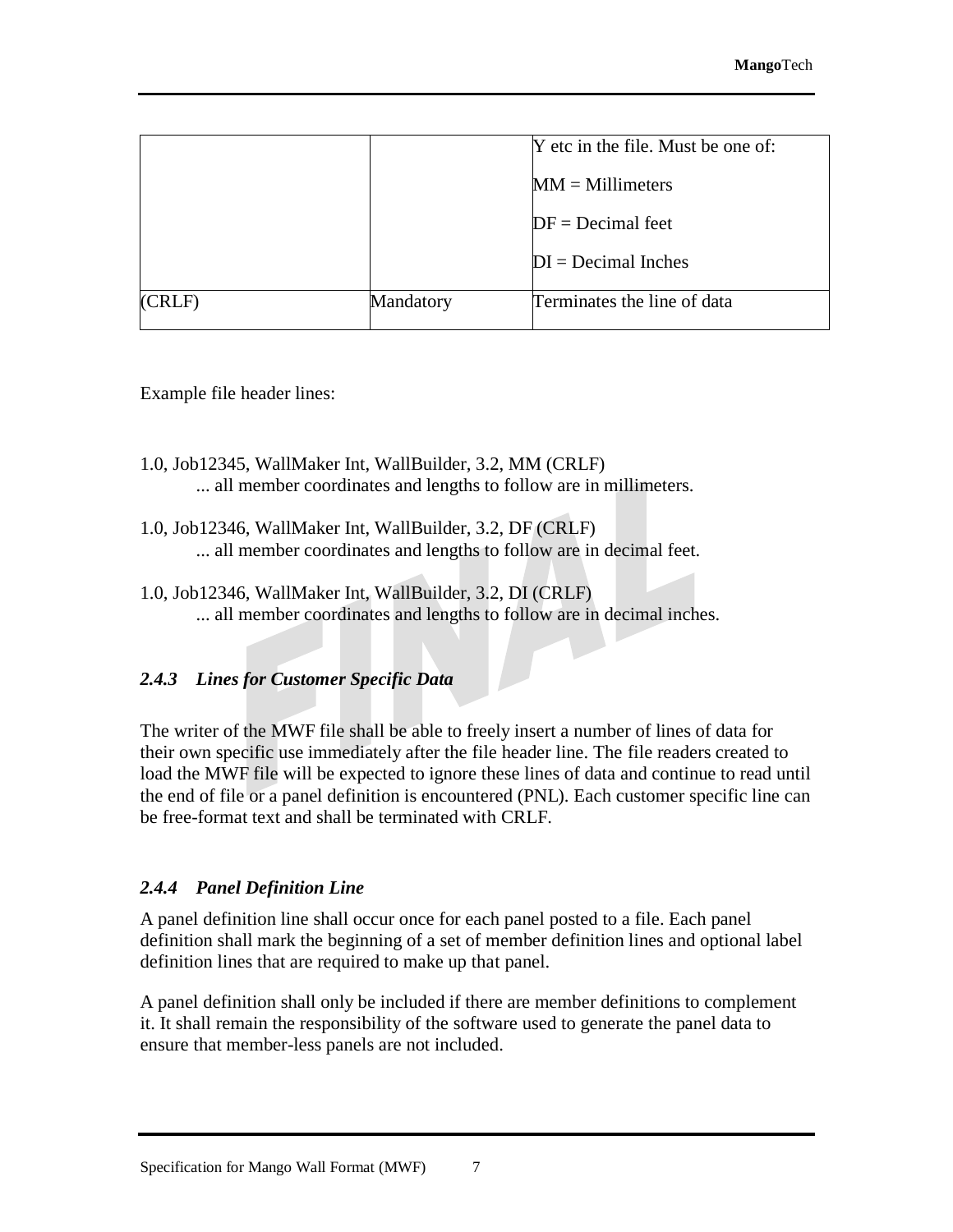A panel definition shall be a comma-separated list of data items (strings) that includes the following in the given order.

| <b>FIELD NAME</b>              | <b>REQUIREMENT</b>               | <b>COMMENT</b>                                                            |
|--------------------------------|----------------------------------|---------------------------------------------------------------------------|
| <b>Panel Definition Marker</b> | Mandatory                        | <b>Insert PNL</b>                                                         |
| Panel ID                       | Mandatory                        | Unique running number or key for<br>each panel to be written.             |
| Panel Type                     | Mandatory                        | Code that defines the type of panel.<br>Must be one of:                   |
|                                |                                  | $2 =$ Wall                                                                |
| <b>Panel Description</b>       | Empty string if not<br>populated | Preferred panel description for<br>presentation to the operator.          |
| <b>Overall Panel Length</b>    | Mandatory                        | The length of the panel from long point<br>to long point                  |
|                                |                                  | $OPL =$ maximum $X -$ minimum X                                           |
| Overall Panel Height           | Mandatory                        | The highest point of the panel                                            |
|                                |                                  | $OPH =$ maximum Y                                                         |
| <b>Left Panel Junction</b>     | Empty string if not<br>populated | The Panel ID of the panel that touches<br>this one at the left hand end   |
| <b>Right Panel Junction</b>    | Empty string if not<br>populated | The Panel ID of the panel that touches<br>this one at the right hand end  |
| <b>Stack Number</b>            | Empty string if not<br>populated | The package number that this panel<br>will be stacked in for distribution |
| Label                          | Empty string if not<br>populated | Any label text that should be printed<br>for the panel                    |
| (CRLF)                         | Mandatory                        | Terminates the line of data                                               |

Example panel definition lines:

PNL, 1, 2, Front Wall, 5000, 2500, 2, 3, 1, House Wall Job 12345 (CRLF)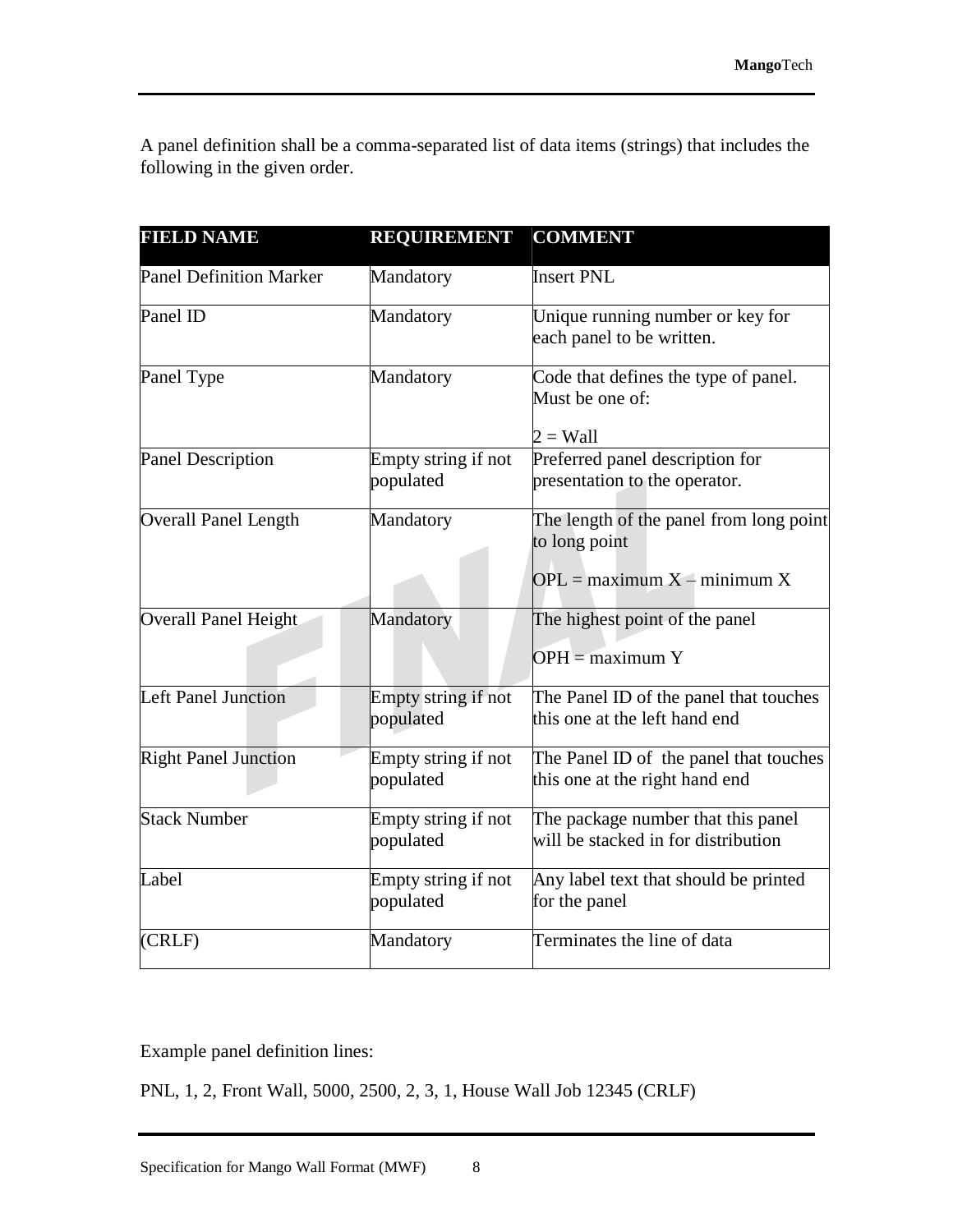PNL, 2, 2, Left Wall, 5000, 2500, 4, 1, 1, House Wall Job 12345 (CRLF)

PNL, 3, 2, Right Wall, 5000, 2500, 1, 4, 1, House Wall Job 12345 (CRLF)

PNL, 4, 2, Rear Wall, 5000, 2500, 3, 2, 1, House Wall Job 12345 (CRLF)

#### *2.4.5 Member Definition Line*

A member definition line shall occur once for each member that is a part of a panel and is desired for processing. Any members that do not require processing or are not desired for processing do not need to be included in the data file. Members that need to be included for informational value only and do not require any processing (such as a shower stud or lintel to determine trenching data) can be marked to be ignored. Any software that processes such members shall include settings to override this condition.

The extents or position of each member shall be described by:

• Four (4) ordered pairs of X and Y coordinates that mark the corners of the member's front face (the one seen when looking at the panel) and trace its edges. The first and last coordinate pairs shall be used to close the member face.

2------- 3 2------- 3 -3 2- 1------- 4 | | - -4 1- - | | - - - - | | 2- - - -3 | | 1- -4 | | 1------- 4

• The distance Z of the panel's front face from the table top when the panel lies flat.

The positioning from the table-top allows the dimensions of marks and trenches to be determined and nailing can be avoided where timber is not present.

A member definition shall be written to a separate line. The definition shall be a commaseparated list of data items (strings) that includes the following in the given order.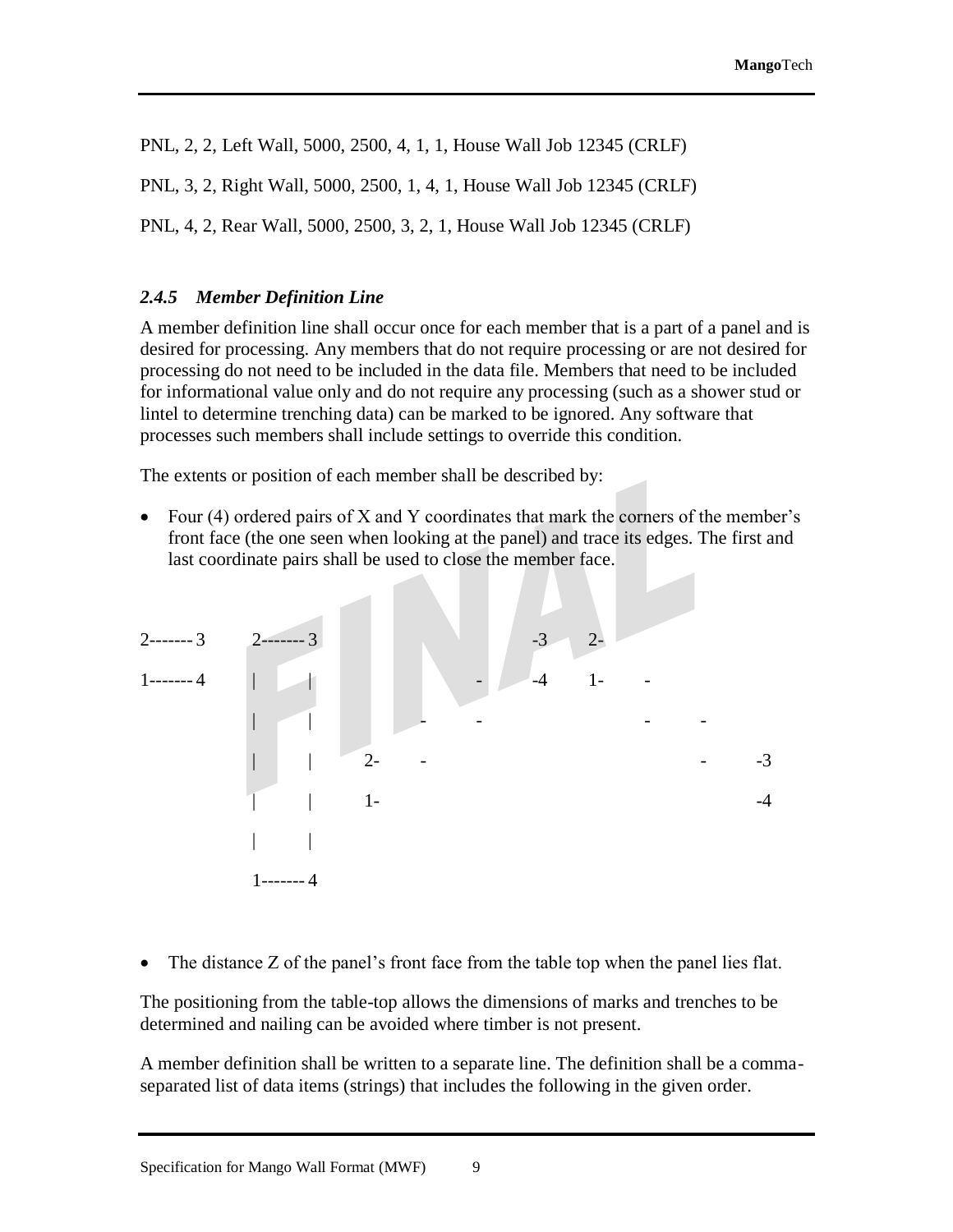| <b>FIELD NAME</b>               | <b>REQUIREMENT</b>               | <b>COMMENT</b>                                                                                                                                                                                                                                                                             |
|---------------------------------|----------------------------------|--------------------------------------------------------------------------------------------------------------------------------------------------------------------------------------------------------------------------------------------------------------------------------------------|
| <b>Member Definition Marker</b> | Mandatory                        | <b>Insert MEM</b>                                                                                                                                                                                                                                                                          |
| Member ID                       | Mandatory                        | Unique running number or key per<br>panel for each member to be written.                                                                                                                                                                                                                   |
| Member Type                     | Mandatory                        | Code that defines the type of member.<br>See Appendix A for valid codes.                                                                                                                                                                                                                   |
| Process Flag                    | Mandatory                        | Mark the member for processing or<br>ignore. Must be one of:                                                                                                                                                                                                                               |
|                                 |                                  | $P = Process$                                                                                                                                                                                                                                                                              |
|                                 |                                  | $I =$ Information only                                                                                                                                                                                                                                                                     |
| <b>Member Description</b>       | Empty string if not<br>populated | Preferred member description for<br>presentation to the operator. If blank<br>then TYPE field is used to find a<br>software internal description. If still<br>blank the MemberRoles.ini file is<br>consulted via generation software<br>value. If still blank member role is<br>COMPONENT. |
| <b>Overall Member Length</b>    | Mandatory                        | The total length of the member<br>$OPL =$ maximum $X -$ minimum X                                                                                                                                                                                                                          |
| Member Depth                    | Mandatory                        | The dimension of the timber edge<br>projecting through the panel                                                                                                                                                                                                                           |
| Member Width                    | Mandatory                        | The dimension of the timber edge seen<br>looking at the panel                                                                                                                                                                                                                              |
| <b>Stock</b>                    | Mandatory                        | The stock that the operator shall select<br>for cutting the member. This data<br>section is to contain the full stock<br>description. Don't expect the file<br>reader to extract data from here to<br>display elsewhere.                                                                   |
| <b>Stock Grade</b>              | Empty string if not<br>populated | The strength grade of timber to use                                                                                                                                                                                                                                                        |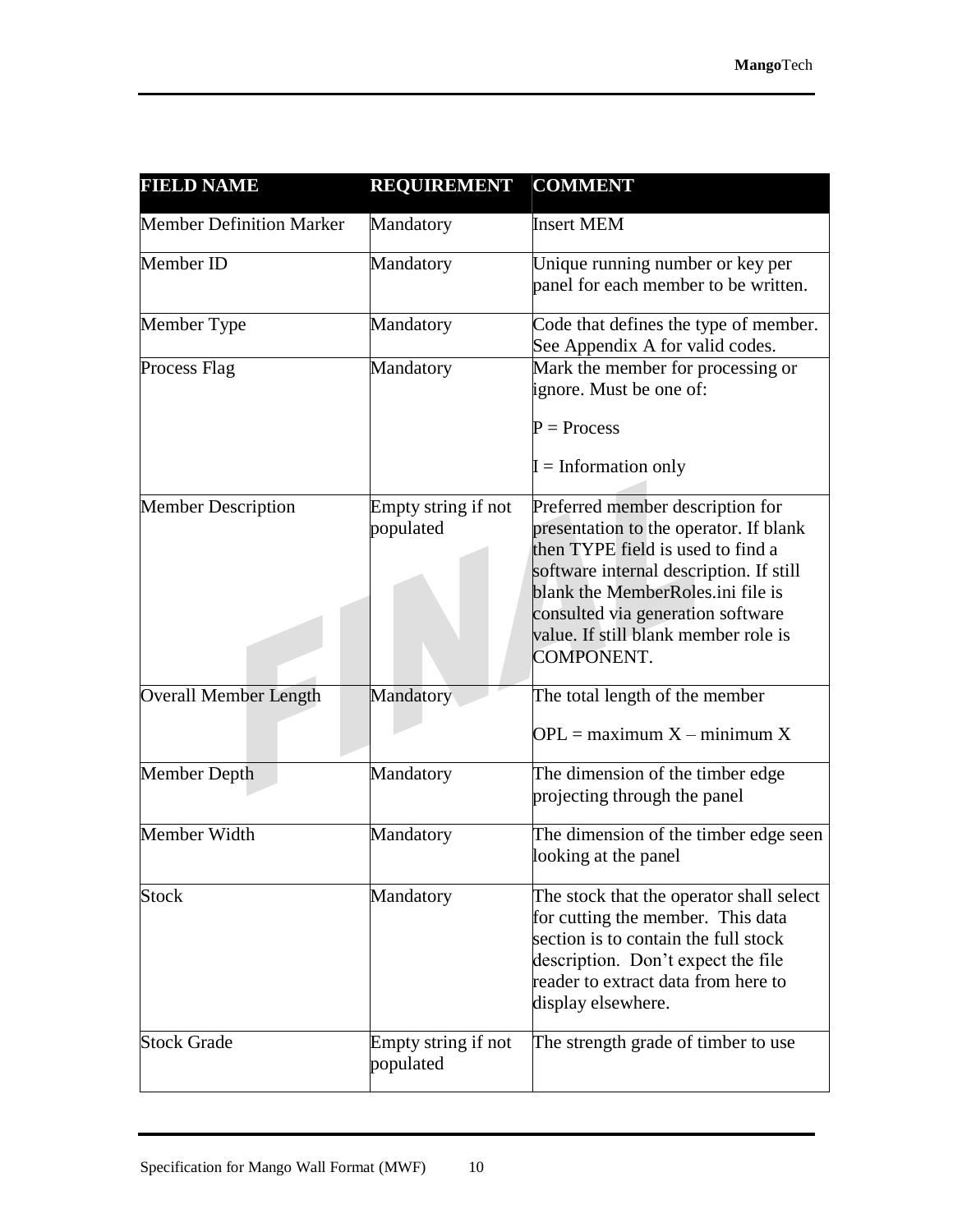| <b>Stock Species</b>    | Empty string if not | The species of timber to use for                                   |
|-------------------------|---------------------|--------------------------------------------------------------------|
|                         | populated           | geographical considerations regarding                              |
|                         |                     | destination of the final panel structures.                         |
| Label                   | Empty string if not | Any label text that should be printed                              |
|                         | populated           | for the member                                                     |
| Offset from Table-Top Z | Mandatory           | The height of the member face being                                |
|                         |                     | described above the table-top when the<br>panel lies flat          |
| Corner $1 \overline{X}$ | Mandatory           | Coordinate value, bottom left as                                   |
|                         |                     | viewed from the side of the wall                                   |
| Corner 1 Y              | Mandatory           | Coordinate value, bottom left as                                   |
|                         |                     | viewed from the side of the wall                                   |
| Corner $2 X$            | Mandatory           | Coordinate value, top left as viewed                               |
|                         |                     | from the side of the wall                                          |
| Corner 2 Y              | Mandatory           | Coordinate value, top left as viewed                               |
|                         |                     | from the side of the wall                                          |
| Corner $3\overline{X}$  | Mandatory           | Coordinate value, top right as viewed                              |
|                         |                     | from the side of the wall                                          |
| Corner $3 Y$            | Mandatory           | Coordinate value, top right as viewed<br>from the side of the wall |
|                         |                     |                                                                    |
| Corner $4\overline{X}$  | Mandatory           | Coordinate value, bottom right as                                  |
|                         |                     | viewed from the side of the wall                                   |
| Corner $4 Y$            | Mandatory           | Coordinate value, bottom right as                                  |
|                         |                     | viewed from the side of the wall                                   |
| (CRLF)                  | Mandatory           | Terminates the line of data                                        |

Example member definition lines:

MEM, 1, 3, P, Bottom Plate, 5000, 90, 35, 5100 / 2x4, Grade, Species, Print This, 90, 0, 0, 5000, 0, 5000, 35, 0, 35 (CRLF) ... mango definition for bottom plate

MEM, 2, 8, P, Lintel, 2000, 45, 120, 2100 / 2x4, Grade, Species, Print This, 90, 1000, 2000, 3000, 2000, 3000, 2120, 1000, 2120 (CRLF)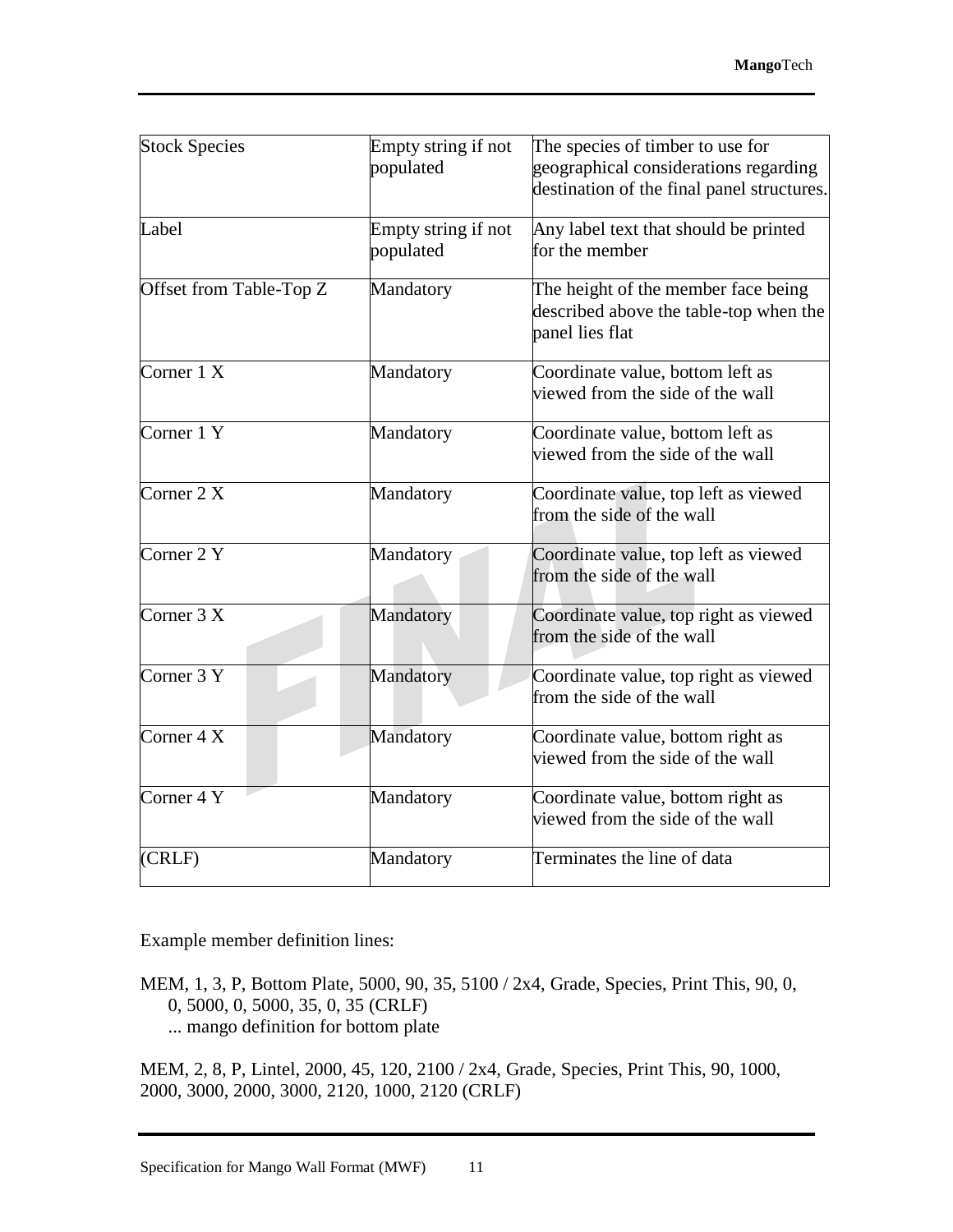... mango definition for lintel – at front of panel

MEM, 3, 14, I, Shower Stud, 1500, 35, 90, 1500 / 2x4, Grade, Species, Print This, 35, 3500, 0, 5000, 0, 5000, 90, 3500 (CRLF)

... mango definition for shower stud provided as information only – at back of panel.

#### *2.4.6 Member Definition Line (Rear Face)*

The required member definition described in the previous paragraph is not sufficient to describe angled walls. An additional member definition line can be added immediately after the required definition to provide coordinate pairs for the rear face of the member if different to the front face.

Where the written MWF file does not contain the additional member definition line for the rear face it shall be assumed that the rear face underlies the front face: the rear face coordinates shall be taken to match the front face coordinates corner for corner.

The additional member definition line shall include the MER marker and the respective member ID followed by the same number of coordinate pairs found in the required member definition line.

| <b>FIELD NAME</b>                       | <b>REQUIREMENT</b> | <b>COMMENT</b>                                                                     |
|-----------------------------------------|--------------------|------------------------------------------------------------------------------------|
| <b>Member Rear Definition</b><br>Marker | Mandatory          | <b>Insert MER</b>                                                                  |
| Member ID                               | Mandatory          | Same running number or key assigned<br>to the respective Member Id (MEM<br>record) |
| Corner $1 X$                            | Mandatory          | Coordinate value, bottom left as<br>viewed from the side of the wall               |
| Corner 1 Y                              | Mandatory          | Coordinate value, bottom left as<br>viewed from the side of the wall               |
| Corner $2 X$                            | Mandatory          | Coordinate value, top left as viewed<br>from the side of the wall                  |
| Corner 2 Y                              | Mandatory          | Coordinate value, top left as viewed<br>from the side of the wall                  |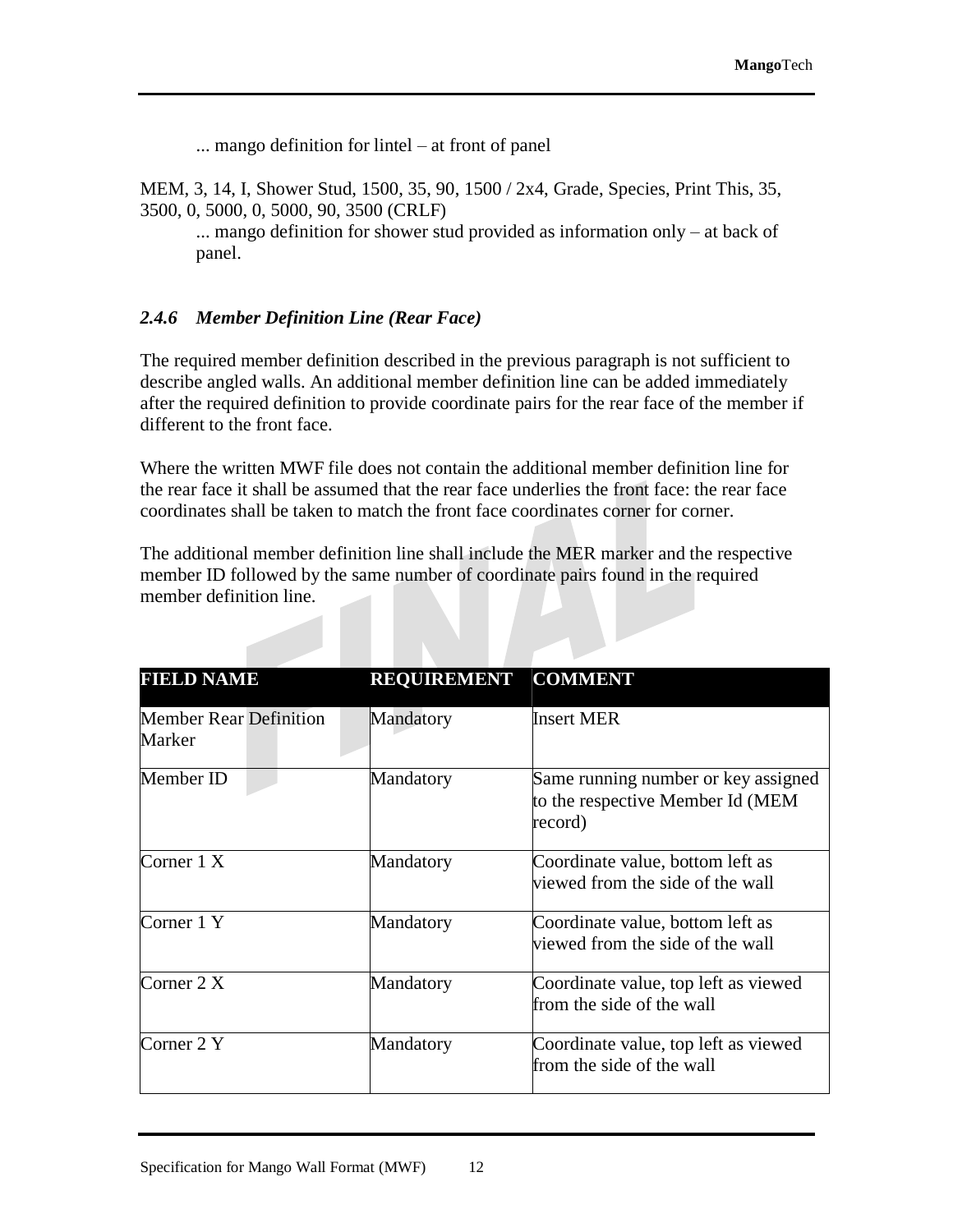| Corner $3 X$ | Mandatory | Coordinate value, top right as viewed<br>from the side of the wall    |
|--------------|-----------|-----------------------------------------------------------------------|
| Corner 3 Y   | Mandatory | Coordinate value, top right as viewed<br>from the side of the wall    |
| Corner $4 X$ | Mandatory | Coordinate value, bottom right as<br>viewed from the side of the wall |
| Corner 4 Y   | Mandatory | Coordinate value, bottom right as<br>viewed from the side of the wall |
| (CRLF)       | Mandatory | Terminates the line of data                                           |

Note: Where a member face must be described by more than four corners insert as many additional corner X and Y pairs as are needed before terminating the record.

Example member definition lines for rear face:

MER, 1, -90, 0, 5090, 0, 5090, 35, -90, 35 (CRLF) ... mango definition for rear of bottom plate – in relation to MEM 1 front face this produces a bottom plate with ends angled at 45 degrees.

## *2.4.7 Label Definition Line*

A label definition line may occur once after any member-back definition line that is written. It shall appear immediately after its related member definition line if inserted. The label definition shall provide labeling data at specific locations along the member and may include as many labels as are required.

A label definition shall be a comma-separated list of data items (strings) that includes the following in the given order.

| <b>FIELD NAME</b>              | REQUIREMENT COMMENT |                                                                                    |
|--------------------------------|---------------------|------------------------------------------------------------------------------------|
| <b>Label Definition Marker</b> | Mandatory           | <b>Insert LBL</b>                                                                  |
| Label ID                       | Mandatory           | Same running number or key assigned<br>to the respective Member Id (MEM<br>record) |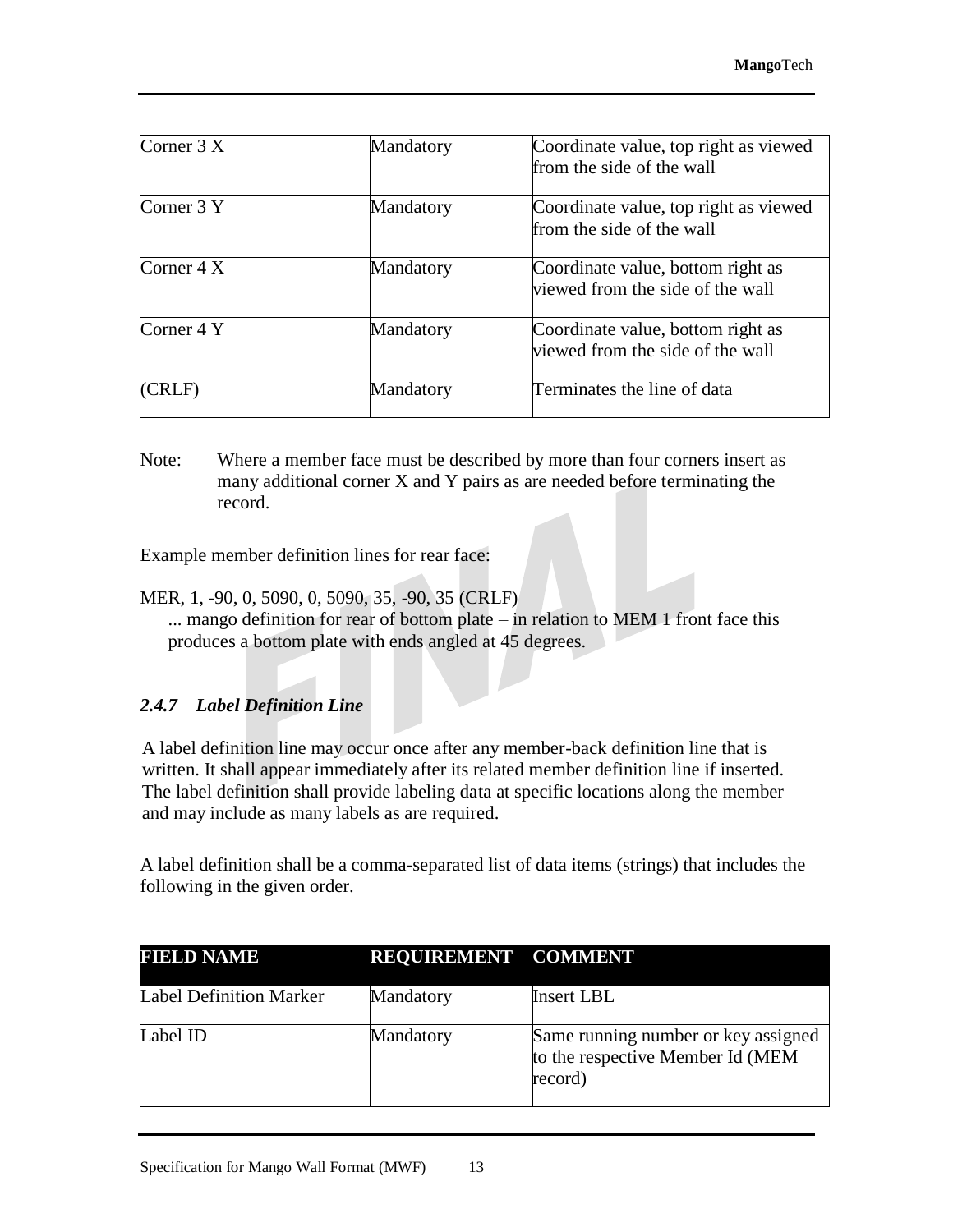| Label                               | Mandatory | Any label text that should be printed<br>for the member                                                                                  |
|-------------------------------------|-----------|------------------------------------------------------------------------------------------------------------------------------------------|
| <b>Label Position</b>               | Mandatory | Position along the member from<br>relative to the member datum                                                                           |
|                                     |           | $LP = minimum X + Offset$                                                                                                                |
| <b>Label Orientation</b>            | Mandatory | Angle of rotation of the text. Must be<br>between 0 and 360 degrees where 0 is<br>normal flat and rotation is anti-<br>clockwise from 0. |
| Additional Label                    | Mandatory | Any label text that should be printed<br>for the member                                                                                  |
| Additional Label Position           | Mandatory | Position along the member from<br>relative to the member datum<br>$LP = minimum X + Offset$                                              |
| <b>Additional Label Orientation</b> | Mandatory | Angle of rotation of the text. Must be<br>between 0 and 360 degrees where 0 is<br>normal flat and rotation is anti-<br>clockwise from 0. |
| (CRLF)                              | Mandatory | Terminates the line of data                                                                                                              |

Note: If a label definition is written it shall include at least one label to print.

Insert as many additional label, label position and label orientation triplets as are needed before terminating the record.

Example label definition lines:

LBL, 1, ---, 500, 90, ---, 1000, 90, ---, 2500, 90, ---, 4965, 90, Truss 6, 4985, 90 (CRLF) ... mango labeling definition for related top plate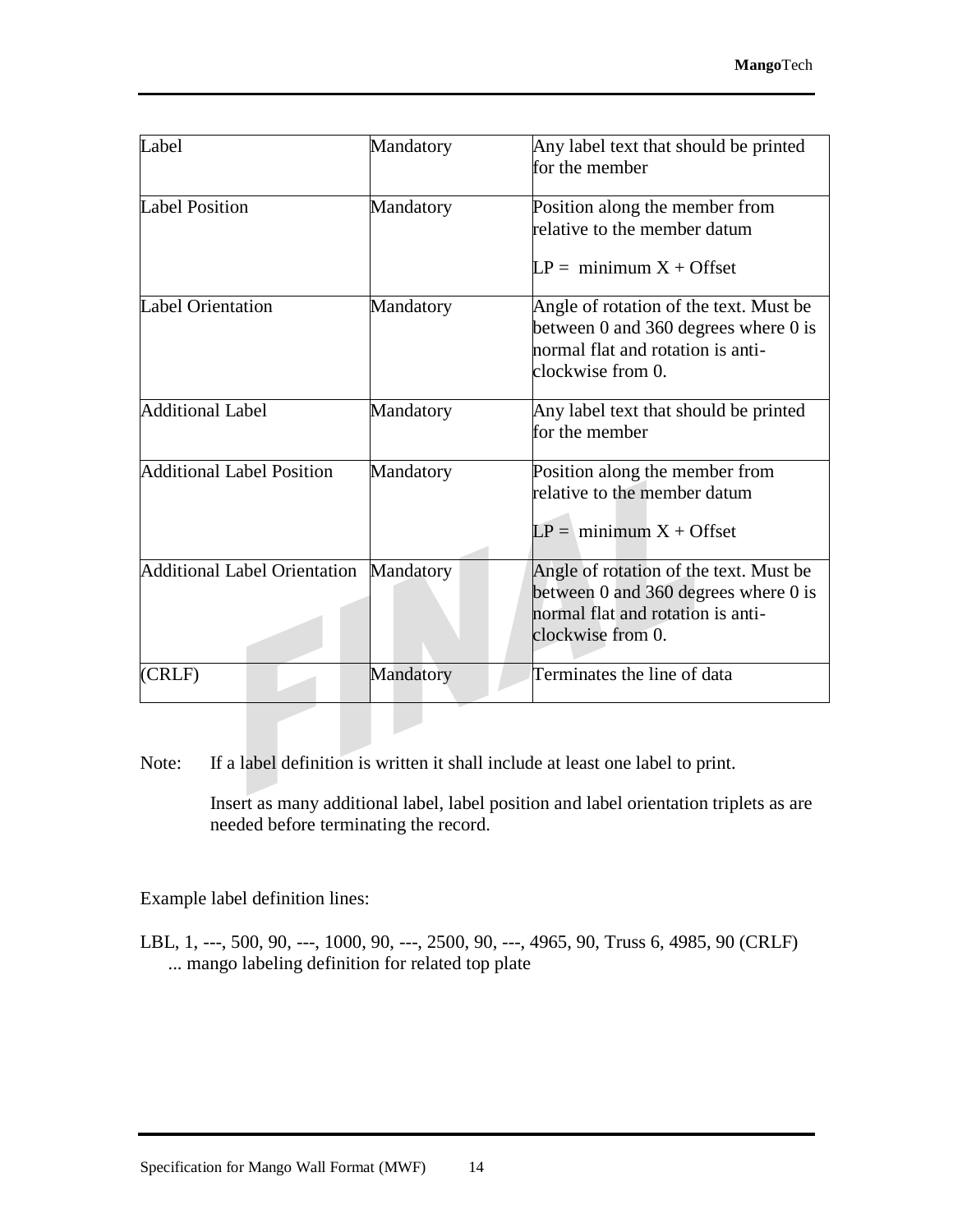## **3 Appendix A: Glossary**

#### *3.1 List of Component Types*

The listing below shows the member types currently defined and used by the industry to identify member roles (MEM record – TYPE field). The member roles are displayed for the user on cutting screens in the TYPE column of the member listing.

The DESCRIPTION field of the MEM record is the preferred role to display for the operator. If blank then the TYPE field is used to find a role via the list defined below. If no role is found then the MemberRoles.ini file in the application path is consulted for a description. The MemberRoles.ini must be populated by the user of the MWF file and shall include a section that matches the generating software (File Header Record – Generation Software Field) to succeed. For example, if the file header contains GenSoftware in the Generation Software field we need the following:

[GenSoftware] 1=Top Plate  $\rightarrow$  '1' is the type, 'Top Plate' becomes the role for display 2=Bottom Plate  $\rightarrow$  '2' is the type, 'Bottom Plate' becomes the role for display …

If still no role is found then the member will be displayed as a COMPONENT.

#### *3.1.1 Mango (0 -> 99)*

 $1 = Top$  Plate  $2 =$ Double Top Plate  $3 =$ Bottom Plate  $4 =$ Double Bottom Plate  $5 =$ Stud  $6 =$  End Stud  $7 = N$ ogging  $8 =$  Lintel  $9 =$ Sill  $10 =$ Head  $11 =$ Spacer  $12 =$  Packer  $13 = Block$  $14 =$  Shower Stud  $15 =$  Generic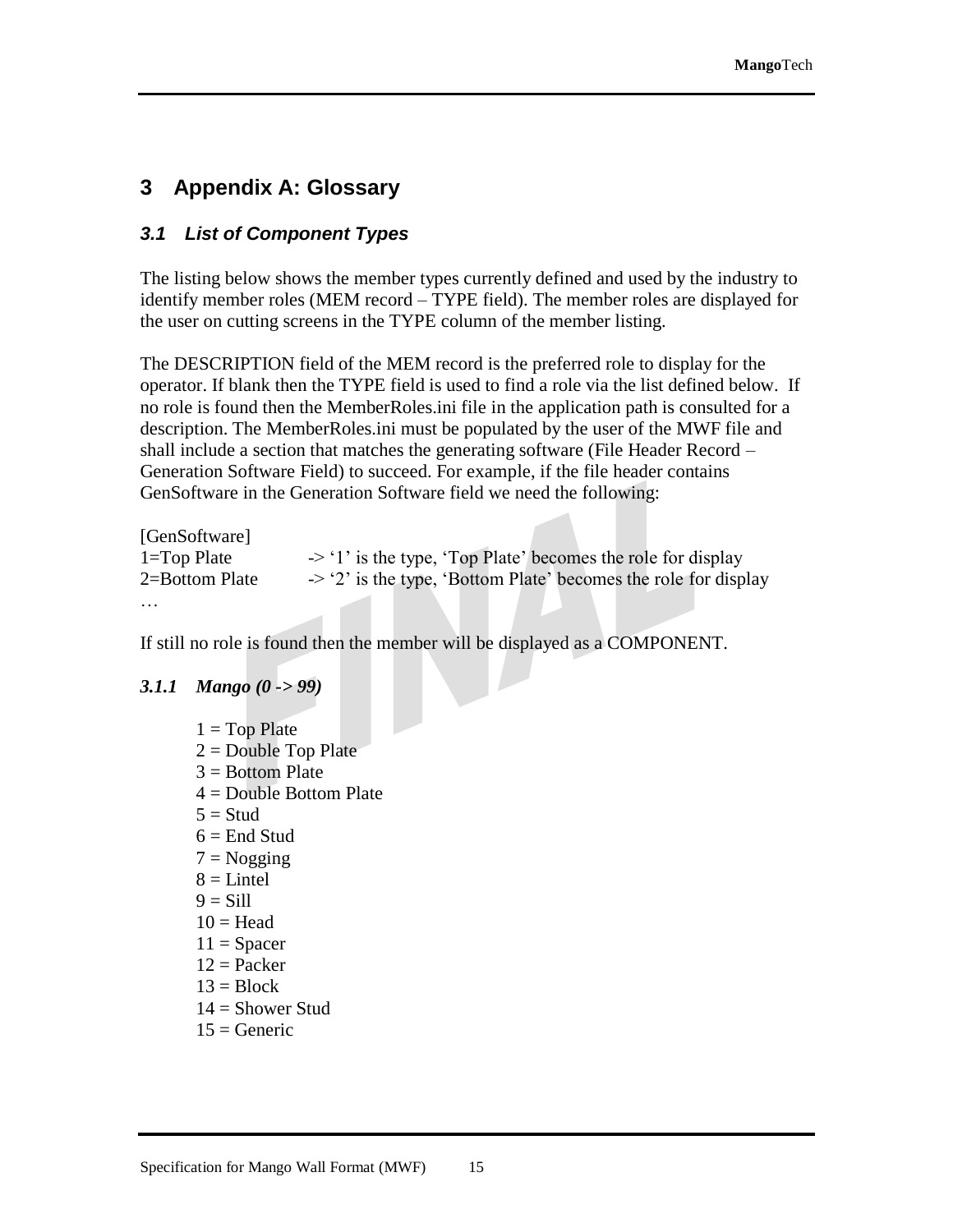#### *3.1.2 Hay/HFS file format member names (100 - > 199)*

 $115 =$  Ply Brace  $116 = Block$  $117 = Noggin$  $118 =$  Over stud  $119$  = Under stud  $120 =$ Stud  $121$  = Support stud  $122 = Top$  Plate  $123$  = Bottom plate  $124 =$ Lintel  $125$  = Angle Brace 126 = Hoop Iron or Mini Brace  $127 = Head$  $128$  = No Name  $129 = No Name$  $130 = No$  Name  $131 = No$  Name  $132$  = No Name  $133 =$  Sill  $134 =$  Jam Stud  $135$  = Critical Stud  $136 = No Name$  $137 = No$  Name  $138 = No$  Name  $139 =$  Ply Brace  $140 = No$  Name  $142$  = Shower Stud

 $148$  = Ribbon Plate

#### *3.1.3 Pryda (200 - >299)*

No types defined yet.

#### *3.1.4 ArgosMWF (300 - >399)*

 $301$  = Bottom Plate  $302 = Top$  Plate  $303 = \text{Very Top Plate}$  $304$  = End Stud  $305 =$ Stud  $306 =$ King Stud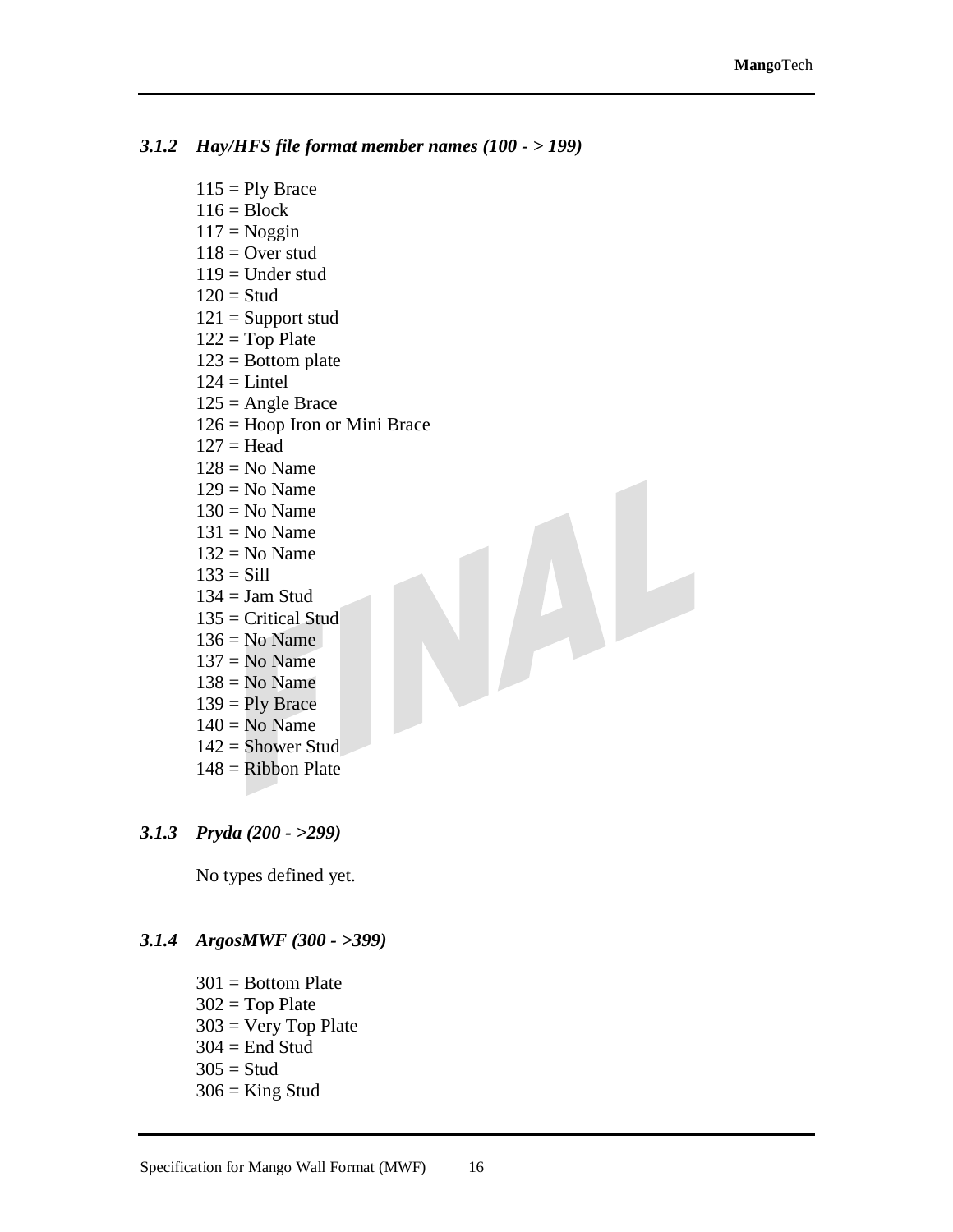- $307 =$  Jack Stud
- $308$  = Header
- 309 = Opening Top Plate
- $310 =$ Opening Side
- $311 =$  Opening Sill
- $312$  = Cripple Below
- $313$  = Cripple Above
- $314 =$  Horizontal Block
- $315 =$ Shim
- $317 =$  End Shim
- 323 = Vertical Backer
- $331 =$  Wind Brace

#### *3.1.5 MultiNailMWF (400 -> 499)*

- $401 = Top$  Plate  $402$  = Bottom Plate  $403 =$  Std Stud  $404 =$  Jamb Stud  $405$  = Support Stud  $406$  = Pack Stud  $407$  = Lintel  $408$  = Head Trimmer  $409 =$ Sill  $410$  = Under or Over  $411 = Noggin$  $412 = Block$  $413$  = Critical Stud
- $414$  = Ribbon plate

#### *3.1.6 SolidBuilderMWF (500 -> 599 or alphanumeric 2 character)*

- 501 or  $bp = Bottom$  Plate 502 or  $tp = Top$  Plate 503 or  $vt = V$ ery Top Plate 504 or  $st = Stud$ 505 or  $le =$  Left End Stud 506 or  $re = Right$  End Stud 507 or  $cr = Cripple$ 508 or  $hd =$  Header 509 or  $sl = Sill$ 510 or  $tr = T$ rimmer 511 or  $\text{ks} = \text{King Stud}$
- Specification for Mango Wall Format (MWF) 17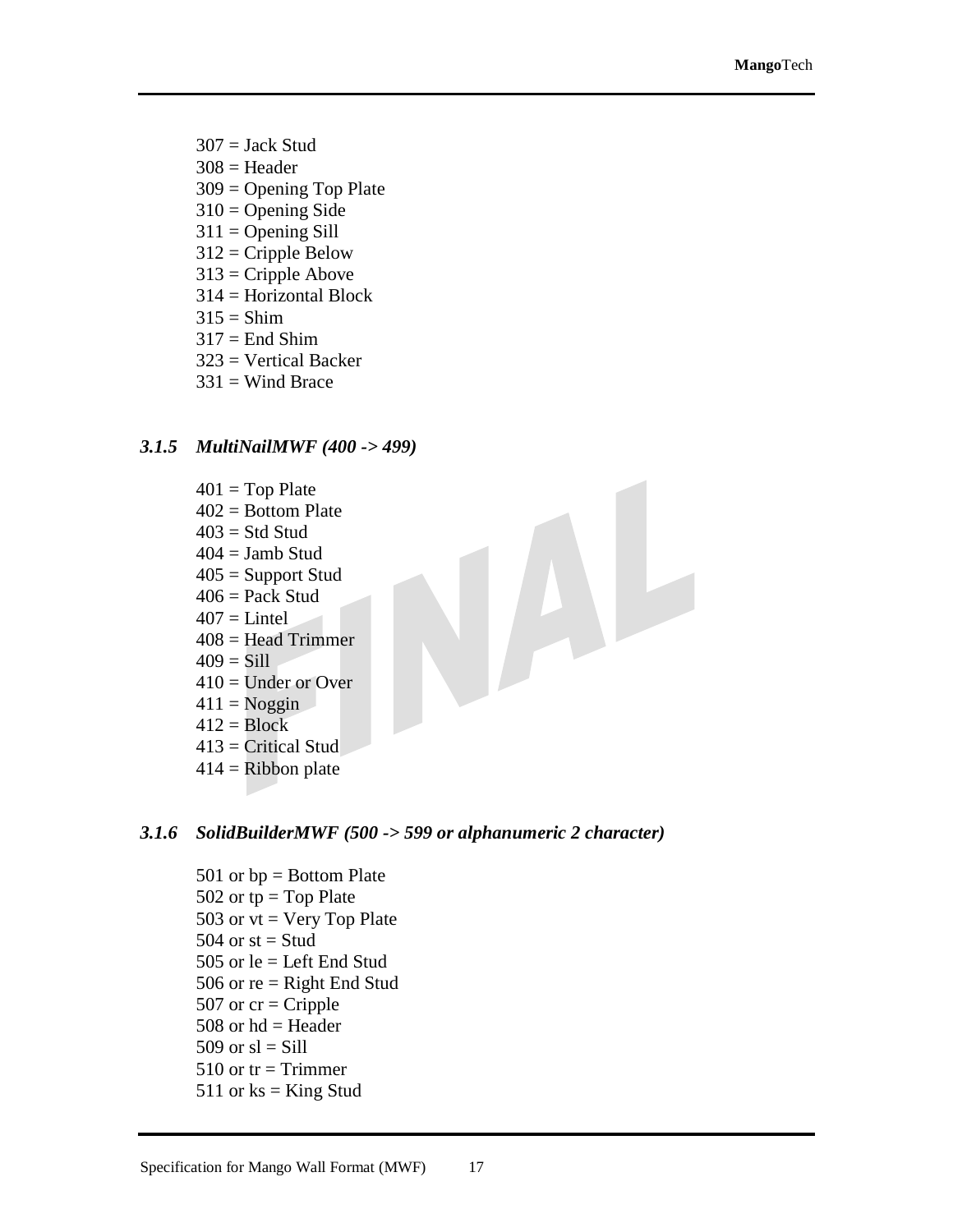$512$  or  $ps = Post$ 513 or  $lb = Blocking$ 514 or  $bk = Channel Block$ 515 or  $ch = Channel$ 516 or  $bs = Step$  Stud

#### *3.2 Format of the MemberRoles.ini file*

The MemberRoles.ini file must appear in the application path of the MangoTech Automation Software and can be used to provide member roles for display to the machine operator. The data file requires a section that identifies the reader of the data and a list of member roles to extract according to a given key value. The file may have content as follows:

```
[HAY/HFS]
16=PLY BRACE
17=BLOCK
18=NOGGIN
…
[Pryda]
1=COMPONENT
[Argos Systems]
1=Bottom Plate
2=Top Plate
3=Very Top Plate
4=End Stud
5=Stud
…
[Multinail FrameSource]
1=Top Plate
2=Bottom Plate
3=Std Stud
4=Jamb Stud
5=Support Stud
…
[SolidBuilder]
bp=Bottom Plate
tp=Top Plate
vt=Very Top Plate
st=Stud
```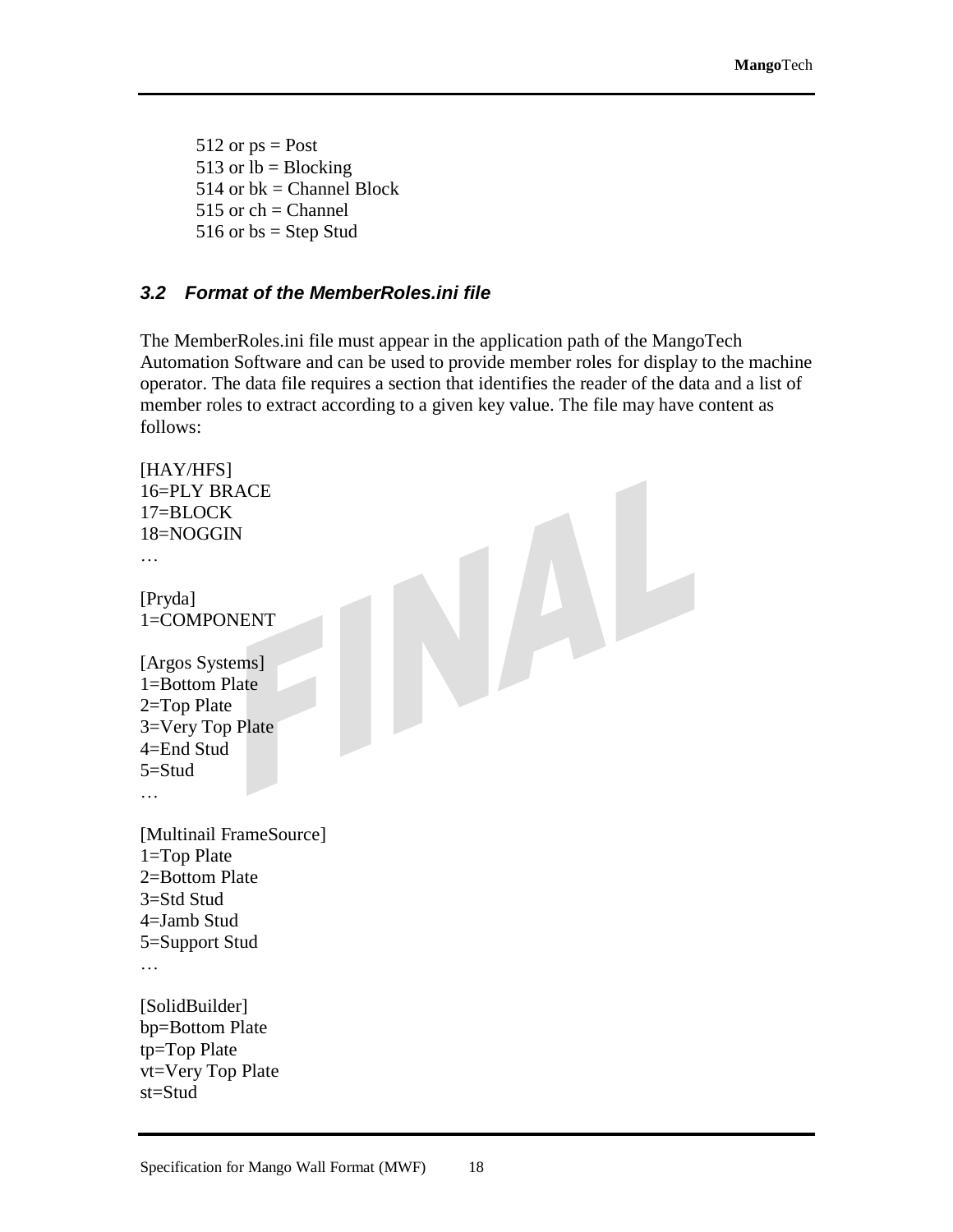```
le=Left End Stud
re=Right End Stud
cr=Cripple
hd=Header
…
[BuildersCAD]
1=VTP2=TOP PLT
3=BOTTOM PLATE
…
44=1/2 4x8 INSUL BOARD
45=IN SHEATH 4
46=IN SHEATH 5
47=IN SHEATH 6
48=IN SHEATH 7
49=IN SHEATH 8
[WallCAD]
1=Top Plate
2=Very Top Plate
3=Bottom Plate
4=Very Bottom Plate
…
[100]
115=Brace
116=Block
117=Nogging
118=Over Stud
…
[300]
301=Bottom Chord
302=Top Chord
303=Very Top Chord
…
[400]
401=Top Chord
402=Bottom Chord
403=Stud
404=Jamb Stud
405=Support Stud
406=Pack Stud
```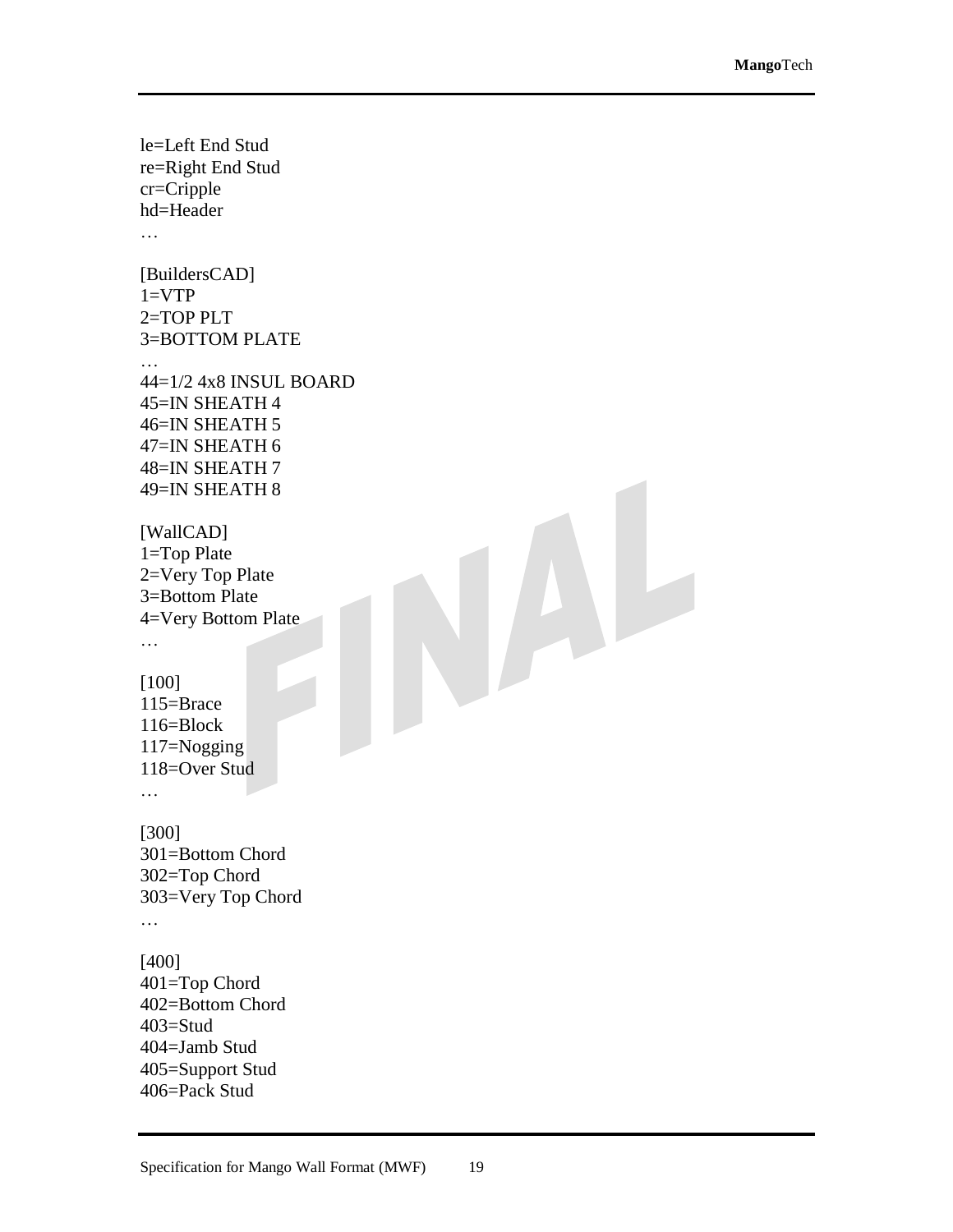407=Lintel 408=Head 409=Sill 410=Under Over 411=Nogging 412=Block 413=Critical Stud 414=Ribbon Plate … [500] 501=Bottom Shord 502=Top Chord … [General] BP=Bottom Plate VT=Vert Top Plate BP=Bottom Plate ST=STUD WB=WEB WG=WEDGE SL=Sill HD=Head LB=Block KS=King Stud LE=Left End Stud RE=Right End Stud CR=Cripple TR=Trimmer PS=Post BK=Channel Block CH=Channel BS=Step Stud [TRS200] T=Top Chord TC=Top Chord TT=Very Top Chord ST=Component

…

[TRS300]

OS=King Stud

CS=Component Stud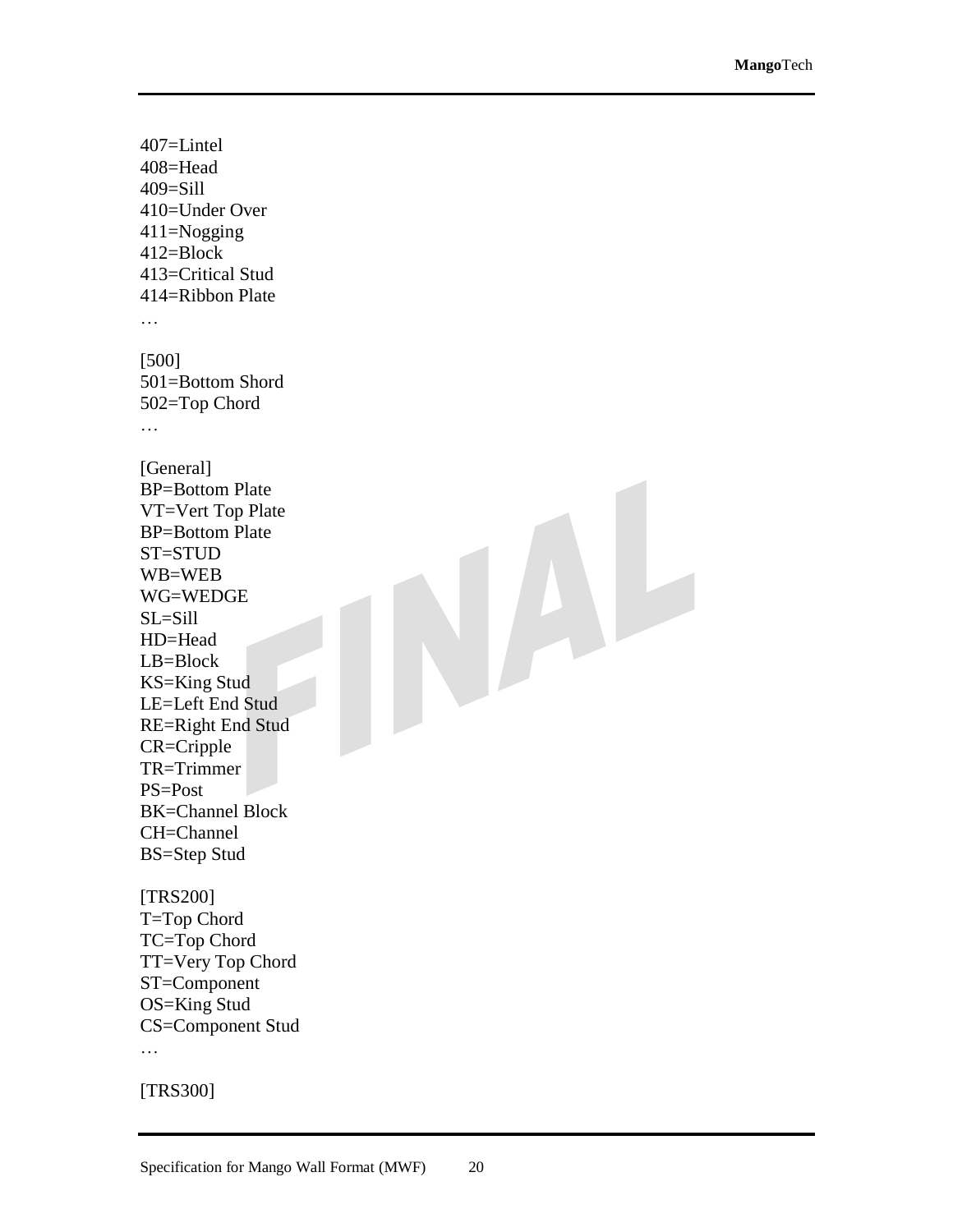T=Top Chord TC=Top Chord

…

[TPS41] TC=Top Chord BC=Bottom Chord WEB=Web TURBO=Turb-O-Web

… STUDC=Critcal Stud BRACE=Bracing POSI=Posi-Strut

#### *3.3 Abbreviations*

| $MWF$ : | Mango Wall Format                       |
|---------|-----------------------------------------|
| CRLF:   | Carriage-return plus Line Feed sequence |

## *3.4 Units of Measurement*

| mm       | metric millimeter                                                     |
|----------|-----------------------------------------------------------------------|
| inch     | imperial inch.                                                        |
| degree : | angular position in the positive x and y Cartesian coordinate system. |

#### *3.5 Definitions*

There are no peculiar definitions to note.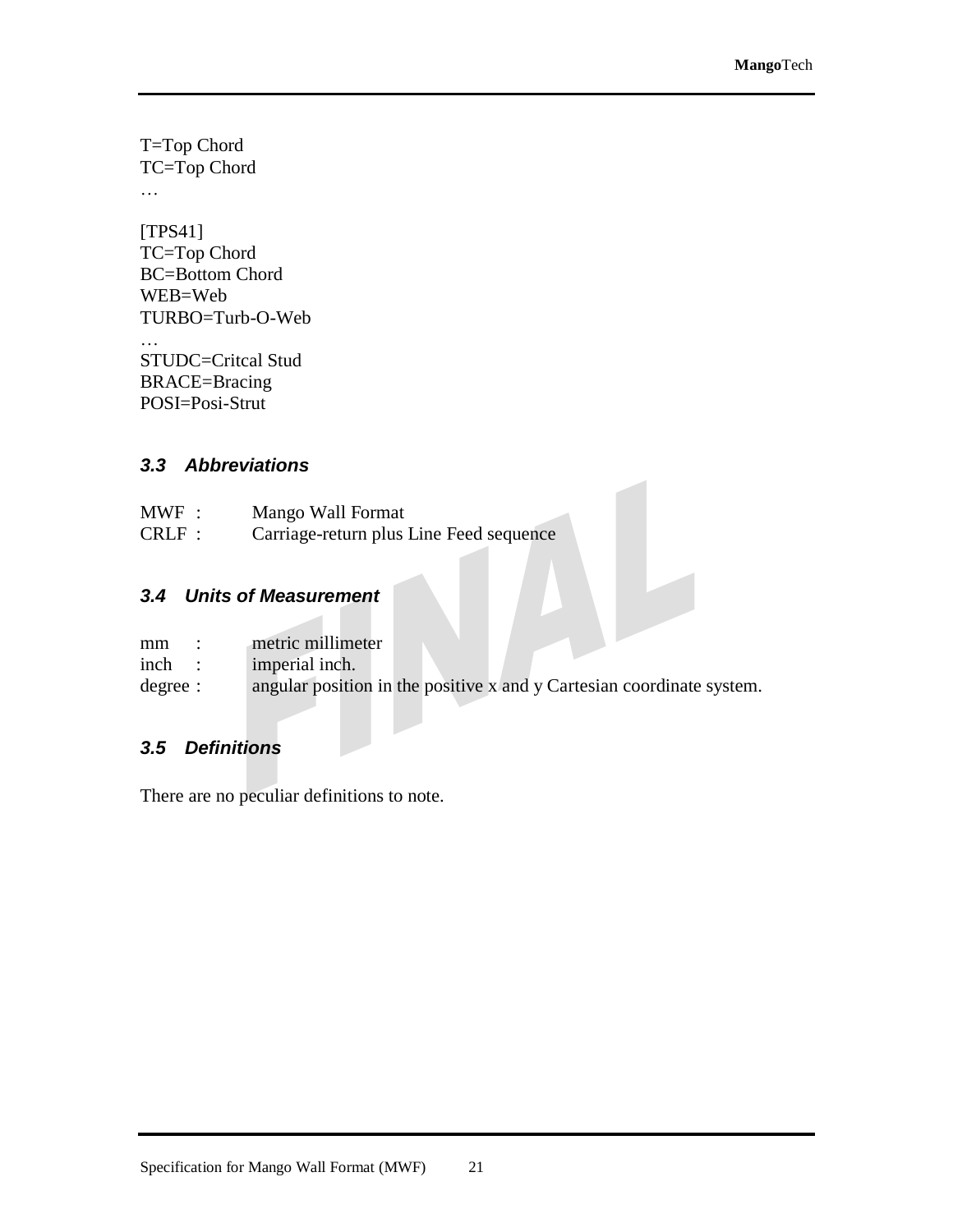## **4 Appendix B: Sample File**

The listing below is a sample of a file containing four panels that form a box when assembled.

1.0, Job12345, WallMaker Int, WallBuilder, 3.2, MM This is some sort of customer data This is some more customer data

PNL, 1, 2, Front Wall, 5000, 2500, 2, 4, 1, House Wall Job 12345 MEM, 1, 1, P, Top Plate, 5000, 90, 35, 5100 / 35x90, Grade, Species, Print This, 90, 0, 2535, 0, 2570, 5000, 2570, 5000, 2535 MER, 1, -90, 2535, 5090, 2535, 5090, 2570, -90, 2570 LBL, 1, ---, 500, 90, ---, 1000, 90, ---, 2500, 90, ---, 4965, 90, Truss 6, 4985, 90 MEM, 2, 3, P, Bottom Plate, 5000, 90, 35, 5100 / 35x90, Grade, Species, Print This, 90, 0, 0, 0, 35, 5000, 35, 5000, 0 MER, 2, -90, 0, 5090, 0, 5090, 35, -90, 35 MEM, 3, 6, P, Left End Stud, 2500, 90, 35, 2700 / 35x90, Grade, Species, Print This, 90, 0, 35, 0, 2535, 35, 2535, 35, 35 MEM, 4, 6, P, Right End Stud, 2500, 90, 35, 2700 / 35x90, Grade, Species, Print This, 90, 4965, 35,4965,2535, 5000, 2535,5000, 35 PNL, 2, 2, Left Side Wall, 5000, 2500, 3, 1, 1, House Wall Job 12345 MEM, 5, 1, P, Top Plate, 5000, 90, 35, 5100 / 35x90, Grade, Species, Print This, 90, 0, 2535, 0, 2570, 5000, 2570, 5000, 2535 MEM, 6, 3, P, Bottom Plate, 5000, 90, 35, 5100 / 35x90, Grade, Species, Print This, 90, 0, 0, 0, 35, 5000, 35, 5000, 0 MEM, 7, 6, P, Left End Stud, 2500, 90, 35, 2700 / 35x90, Grade, Species, Print This, 90, 0, 35, 0, 2535, 35, 2535, 35, 35 MEM, 8, 6, P, Right End Stud, 2500, 90, 35, 2700 / 35x90, Grade, Species, Print This, 90, 4965, 35, 4965, 2535, 5000, 2535, 5000, 35 PNL, 3, 2, Rear Wall, 5000, 2500, 4, 2, 1, House Wall Job 12345

MEM, 9, 1, P, Top Plate, 5000, 90, 35, 5100 / 35x90, Grade, Species, Print This, 90, 0, 2535, 0, 2570, 5000, 2570, 5000, 2535 LBL, 9, Truss 6, 15, 90, ---, 35, 90, ---, 2500, 90, ---, 4000, 90, ---, 4500, 90 MEM, 10, 3, P, Bottom Plate, 5000, 90, 35, 5100 / 35x90, Grade, Species, Print This, 90, 0, 0, 0, 35, 5000, 35, 5000, 0 MEM, 11, 6, P, Left End Stud, 2500, 90, 35, 2700 / 35x90, Grade, Species, Print This, 90, 0, 35, 0, 2535, 35, 2535, 35, 35 MEM, 12, 6, P, Right End Stud, 2500, 90, 35, 2700 / 35x90, Grade, Species, Print This, 90, 4965, 35, 4965, 2535,5000,2535, 5000, 35

PNL, 4, 2, Right Side Wall, 5000, 2500, 3, 1, 1, House Wall Job 12345 MEM, 13, 1, P, Top Plate, 5000, 90, 35, 5100 / 35x90, Grade, Species, Print This, 90, 0, 2535, 0, 2570, 5000, 2570, 5000, 2535 MEM, 14, 3, P, Bottom Plate, 5000, 90, 35, 5100 / 35x90 Grade, Species, Print This, 90, 0, 0, 0, 35, 5000, 35, 5000, 0 MEM, 15, 6, P, Left End Stud, 2500, 90, 35, 2700 / 35x90, Grade, Species, Print This, 90, 0, 35, 0, 2535, 35, 2535, 35, 35 MEM, 16, 6, P, Right End Stud, 2500, 90, 35, 2700 / 35x90, Grade, Species, Print This, 90, 4965, 35, 4965, 2535,5000,2535, 5000, 35

NOTE: MEM 1 in PNL 1 has front and rear face definitions (MEM + MER) to demonstrate description of angled top and bottom plates for angled walls.